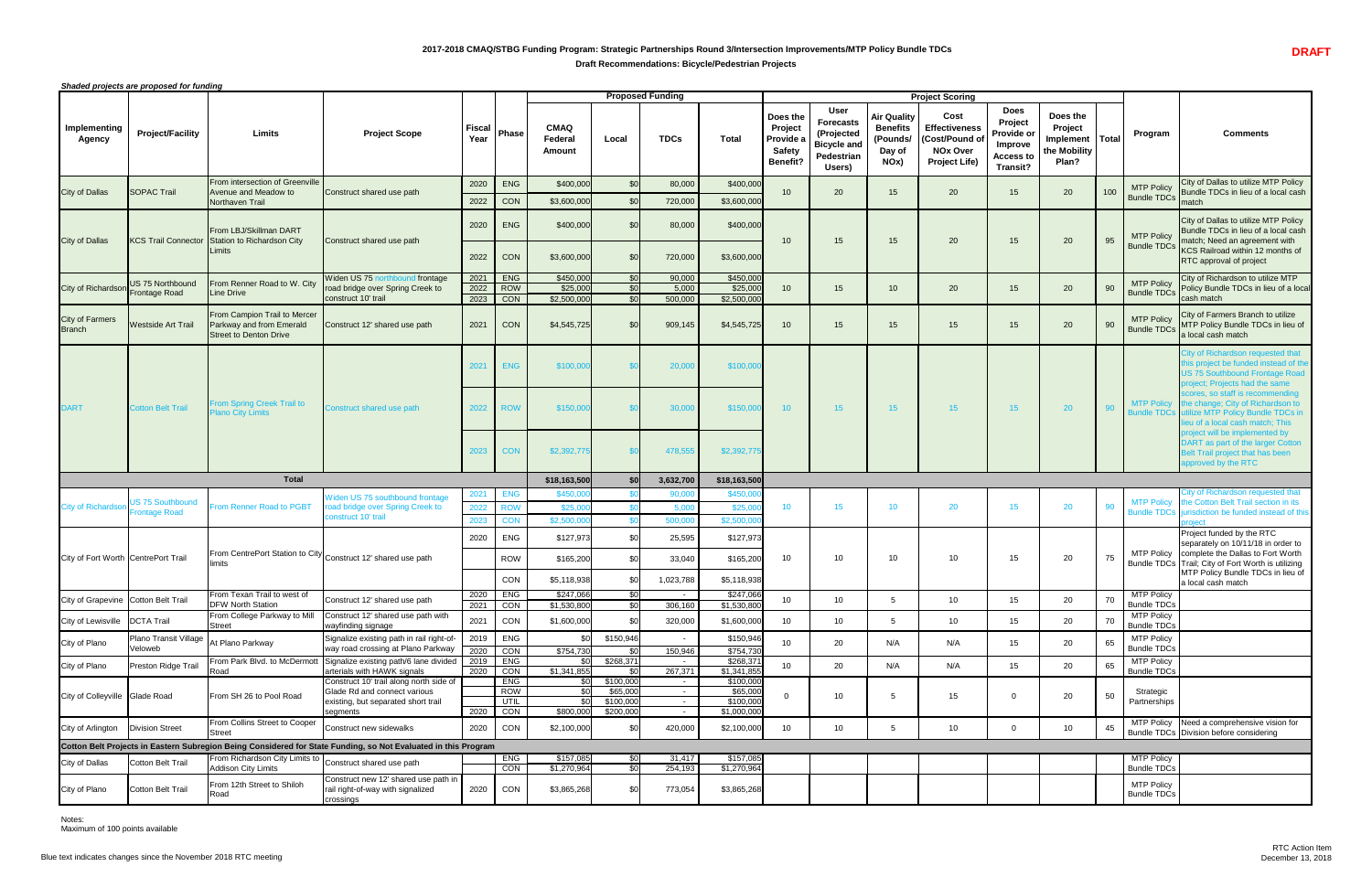*Shaded projects are proposed for funding*

| Shaued projects are proposed for funding           |                             |                                                   |                                                                                            |                |                    |                                         |                                         |                  | <b>Proposed Funding</b> |                                            |             |                          |                                                                                             |               | <b>Project Scoring</b> |                                   |                                                     |              |                              |                                                                                                                                                                                                          |
|----------------------------------------------------|-----------------------------|---------------------------------------------------|--------------------------------------------------------------------------------------------|----------------|--------------------|-----------------------------------------|-----------------------------------------|------------------|-------------------------|--------------------------------------------|-------------|--------------------------|---------------------------------------------------------------------------------------------|---------------|------------------------|-----------------------------------|-----------------------------------------------------|--------------|------------------------------|----------------------------------------------------------------------------------------------------------------------------------------------------------------------------------------------------------|
| Implementing<br><b>Agency</b>                      | Project/<br><b>Facility</b> | <b>Limits</b>                                     | <b>Project Scope</b>                                                                       | Fiscal<br>Year | <b>Phase</b>       | <b>CMAQ</b><br>Federal<br><b>Amount</b> | <b>STBG</b><br>Federal<br><b>Amount</b> | <b>State</b>     | Local                   | <b>Private/Other</b>                       | <b>TDCs</b> | <b>Total</b>             | <b>Eligible for</b><br><b>Federal</b><br>Funds?<br>(Major<br><b>Collector or</b><br>Higher) | <b>Safety</b> | <b>Volumes</b>         | <b>Level of</b><br><b>Service</b> | <b>Are Additional</b><br>Lanes<br><b>Warranted?</b> | <b>Total</b> | Program                      | <b>Comments</b>                                                                                                                                                                                          |
|                                                    |                             |                                                   |                                                                                            | 2018           | <b>ENG</b>         | \$ <sub>6</sub>                         |                                         | \$0              | \$1,100,000             | \$0                                        | $\sim$      | \$1,100,000              |                                                                                             |               |                        |                                   |                                                     |              |                              | TxDOT to pay for match to on-system                                                                                                                                                                      |
| City of Burleson or<br>TxDOT Fort Worth SH 174     |                             | From Elk Drive to<br><b>Hulen Street</b>          | Widen from 4 to 6 lanes with<br>sidewalks                                                  | 2019           | <b>ROW</b>         |                                         |                                         | \$ <sub>6</sub>  | \$100,000               | \$0                                        |             | \$100,00                 | 10                                                                                          | 20            | 25                     | 30                                | 10                                                  | 95           | Strategic<br>Partnerships    | components; City of Burleson to fund                                                                                                                                                                     |
|                                                    |                             |                                                   |                                                                                            | 2023           | CON                | \$590,000                               | \$4,130,000                             | \$1,180,000      | \$C                     | \$0                                        |             | \$5,900,00               |                                                                                             |               |                        |                                   |                                                     |              |                              | the engineering and right-of-way phases                                                                                                                                                                  |
| <b>City of Garland</b>                             | Shiloh Road                 | From Kingsley Road<br>to Miller Road              | Widen from 4 to 6 lanes with<br>sidewalks                                                  | 2023           | CON                | \$1,000,000                             | \$13,100,000                            | \$0              | \$400,000               | \$C                                        | 2,500,000   | \$14,500,000             | 10                                                                                          | 15            | 20                     | 30                                | 10                                                  | 85           | <b>MTP Policy</b>            | City of Garland to utilize MTP Policy<br>Bundle TDCs in lieu of a local cash<br>Bundle TDCs   match, but given project cost has to<br>contribute an additional \$400,000 local                           |
|                                                    |                             |                                                   |                                                                                            |                | <b>ENG</b>         | \$0                                     |                                         | \$ <sub>0</sub>  | \$349,590               | \$0                                        | $\sim$      | \$349,590                |                                                                                             |               |                        |                                   |                                                     |              |                              |                                                                                                                                                                                                          |
| City of Arlington                                  | <b>Collins Street</b>       | From Mayfield Road<br>to IH 20                    | Widen from 4 to 6 lanes                                                                    | 2020           | <b>ROW</b>         | \$ <sub>6</sub>                         | \$45,000                                | \$0              |                         |                                            | 9,000       | \$45,000                 | 10                                                                                          | 15            | 20                     | 30                                | 10                                                  | 85           | <b>Bundle TDCs Arlington</b> | MTP Policy   Engineering phase funded by the City of                                                                                                                                                     |
|                                                    |                             |                                                   |                                                                                            | 2023           | CON                | -\$0                                    | \$4,100,000                             | \$0              | \$C                     |                                            | 820,000     | \$4,100,000              |                                                                                             |               |                        |                                   |                                                     |              |                              |                                                                                                                                                                                                          |
| City of Fort Worth                                 | Las Vegas<br>Frail          | From IH 820 to<br>Shoreview                       | Widen from 2 to 4 lanes with<br>new sidewalks                                              | 2023           | CON                | \$800,000                               | \$4,000,000                             | \$0              | \$1,200,000             | \$0                                        | $\sim$      | \$6,000,000              | 10                                                                                          | 10            | 15                     | 30                                | 10                                                  | 75           | Strategic<br>Partnerships    | Local funding is being contributed by the<br>City of White Settlement and the City of<br>Fort Worth (shares to be determined);<br>Tarrant County may contribute and if so,<br>would reduce the RTC share |
|                                                    |                             | From eastbound IH                                 |                                                                                            |                | <b>ENG</b>         | \$0                                     |                                         | \$0              | \$330,300               | \$0                                        |             | \$330,300                |                                                                                             |               |                        |                                   |                                                     |              |                              | City of Grand Prairie to fund                                                                                                                                                                            |
| <b>City of Grand</b><br>Prairie or TxDOT Southwest | Great                       | 20 frontage road to<br>westbound IH 20            | Widen roadway from 4 to 6<br>lanes with sidewalks                                          |                | <b>ROW</b>         | \$C                                     |                                         | \$ <sub>0</sub>  | \$100,000               | \$0                                        |             | \$100,000                | 10                                                                                          | 20            | 15                     | 20                                | 10                                                  | 75           | Strategic                    | engineering, right-of-way, and utility                                                                                                                                                                   |
| Fort Worth                                         | Parkway                     | frontage road                                     |                                                                                            | 2021           | UTIL<br>---<br>CON | \$0<br>\$375,200                        | S <sub>0</sub><br>\$1,751,200           | \$0<br>\$531,600 | \$100,000<br>\$0        | \$0 <sub>l</sub><br>ΨV<br>\$0 <sub>l</sub> |             | \$100,000<br>\$2,658,000 |                                                                                             |               |                        |                                   |                                                     |              |                              | Partnerships phases; TxDOT to provide state match<br>for construction                                                                                                                                    |
|                                                    |                             |                                                   | From Marina Drive to Widen from 2 to 3 lanes with                                          | 2021           | <b>ENG</b>         | \$0                                     | \$338,940                               | \$0              |                         | \$0                                        | 67,788      | \$338,940                |                                                                                             |               |                        |                                   |                                                     |              | <b>MTP Policy</b>            | City of Grapevine to utilize MTP Policy                                                                                                                                                                  |
| City of Grapevine   Fairway Drive                  |                             | <b>SH 26</b>                                      | new 10' shared use path                                                                    | 2023           | CON                | \$117,500                               | \$2,448,760                             | \$0              |                         |                                            | 513,252     | \$2,566,260              | 10                                                                                          | 10            |                        | 30                                | 10                                                  | 70           | <b>Bundle TDCs</b>           | Bundle TDCs in lieu of a local cash<br>match                                                                                                                                                             |
|                                                    | Euless-                     | From SH 360 to                                    | Widen from 2 to 4 lanes with<br>new sidewalks and install new                              | 2021           | <b>ENG</b>         | \$C                                     | \$224,560                               | \$0              | \$C                     | \$C                                        | 44,912      | \$224,560                |                                                                                             |               |                        |                                   |                                                     |              | <b>MTP Policy</b>            | City of Grapevine to utilize MTP Policy                                                                                                                                                                  |
| <b>City of Grapevine</b>                           | Grapevine<br>Road           | <b>Hughes Road</b>                                | traffic signal at the intersection<br>of SH 360 frontage road and<br>Euless-Grapevine Road | 2023           | CON                | \$323,000                               | \$1,377,240                             | \$0              | \$C                     | \$C                                        | 340,048     | \$1,700,240              | 10                                                                                          | 10            | 10 <sup>°</sup>        | 30                                | 10                                                  | 70           | <b>Bundle TDCs</b>           | Bundle TDCs in lieu of a local cash<br>match                                                                                                                                                             |
|                                                    |                             | <b>Total Non-Loan Funding</b>                     |                                                                                            |                |                    | \$3,205,700                             | \$31,515,700                            | \$1,711,600      | \$3,679,890             | \$0                                        | 4,295,000   | \$40,112,890             |                                                                                             |               |                        |                                   |                                                     |              |                              |                                                                                                                                                                                                          |
|                                                    | <b>Precinct Line</b>        | From Trinity Blvd. to                             |                                                                                            |                | ENG                |                                         |                                         |                  | \$ <sub>C</sub>         | \$1,000,000                                |             | \$1,000,000              |                                                                                             |               |                        |                                   |                                                     |              | Strategic                    | Due to the economic development                                                                                                                                                                          |
| City of Fort Worth                                 | Road                        | <b>Riverfalls Drive</b>                           | Widen from 2 to 4 lane divided                                                             | 2023           | CON                | $$^{6}$                                 | \$4,240,000                             | \$0              | \$1,060,000             |                                            |             | \$5,300,000              | 10                                                                                          | 10            | 15 <sup>15</sup>       | 30                                | 10                                                  | 75           | Partnerships                 | nature of this project, it is proposed for<br>funding as an RTC Loan                                                                                                                                     |
|                                                    |                             |                                                   | Reconstruct 4 lane undivided to                                                            |                | <b>ENG</b>         | \$0                                     |                                         | \$0              | \$1,100,000             | \$100,000                                  |             | \$1,200,000              |                                                                                             |               |                        |                                   |                                                     |              |                              |                                                                                                                                                                                                          |
| City of Fort Worth                                 | <b>Trinity</b><br>Boulevard | From IH 820 to<br>Salado Trail                    | 4 lane divided context sensitive<br>roadway, including 10' and 12'                         |                | UTIL               | $$^{6}$                                 |                                         | \$0              | \$1,000,000             | \$0                                        |             | \$1,000,000              | 10                                                                                          | 10            | 15                     | 20                                | 10                                                  | 65           | Strategic<br>Partnerships    | Due to the economic development<br>nature of this project, it is proposed for                                                                                                                            |
|                                                    |                             |                                                   | sidewalks                                                                                  | 2021           | CON                | \$1,000,000                             | \$8,920,000                             | \$ <sub>6</sub>  | \$2,480,000             | \$0                                        |             | \$12,400,000             |                                                                                             |               |                        |                                   |                                                     |              |                              | funding as an RTC Loan                                                                                                                                                                                   |
| City of Fort Worth                                 | <b>Trinity</b><br>Boulevard | From Salado Trail to<br><b>Precinct Line Road</b> | Reconstruct 4 lane undivided to<br>4 lane divided, including 10'<br>and 12' sidewalks      | 2023           | CON                | \$600,000                               | \$3,000,000                             | \$0              | \$900,000               | \$0                                        |             | \$4,500,000              | 10                                                                                          | 10            | 15                     | 20                                | 10                                                  | 65           | Strategic<br>Partnerships    | Due to the economic development<br>nature of this project, it is proposed for<br>funding as an RTC Loan                                                                                                  |
|                                                    |                             | <b>Total Loan Funding</b>                         |                                                                                            |                |                    | \$1,600,000                             | \$16,160,000                            | \$0              | \$6,540,000             | \$1,100,000                                |             | \$25,400,000             |                                                                                             |               |                        |                                   |                                                     |              |                              |                                                                                                                                                                                                          |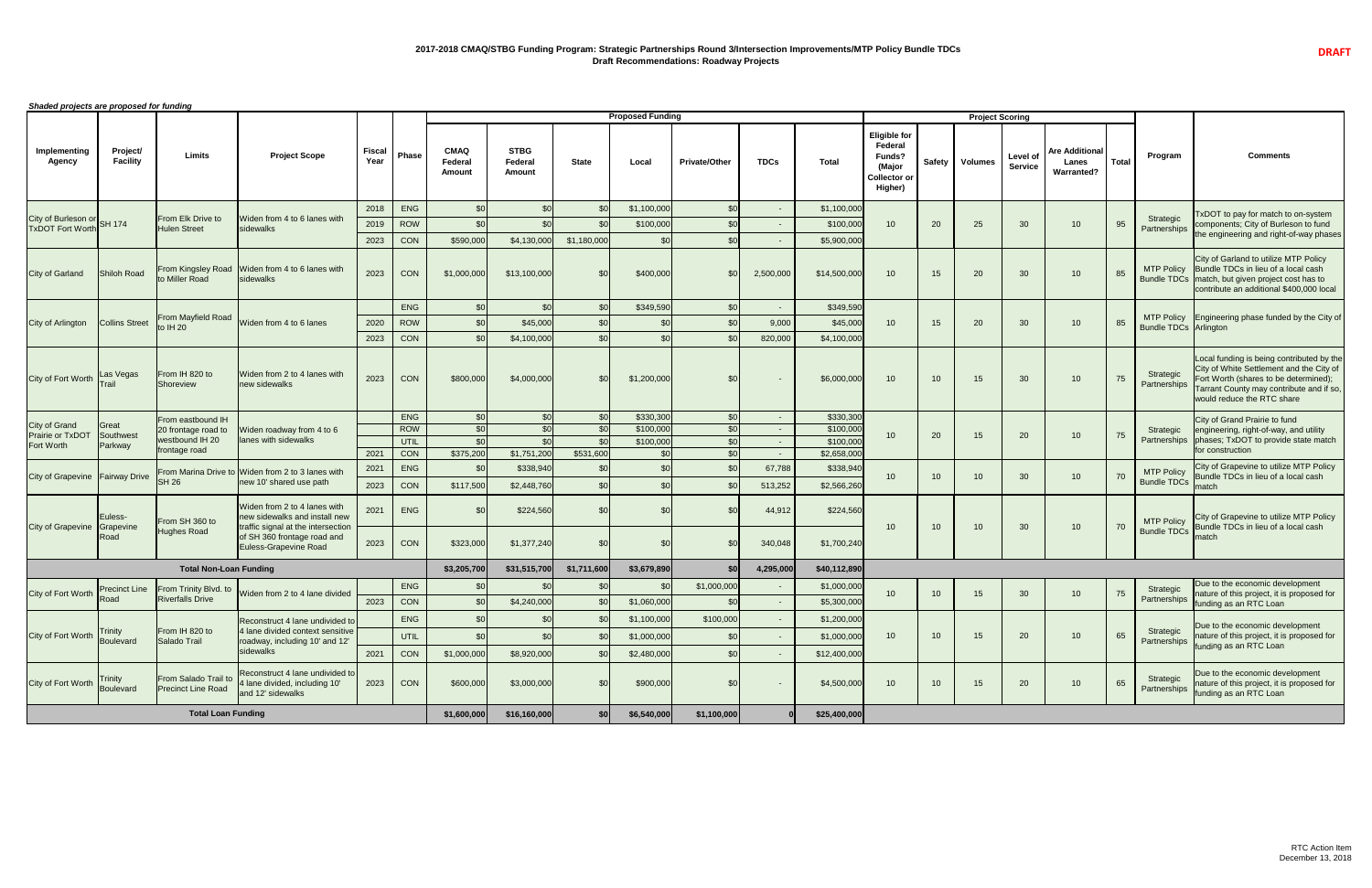## **2017-2018 CMAQ/STBG Funding Program: Strategic Partnerships Round 3/Intersection Improvements/MTP Policy Bundle TDCs Draft Recommendations: Roadway Projects**

**DRAFT**

|                                  |                             |                                                                  |                                                                                            |                       |              |                                         |                                         |              | <b>Proposed Funding</b> |                      |                          |              |                                                                                      |               | <b>Project Scoring</b> |                            |                                                            |              |                                         |                                                                                                                 |
|----------------------------------|-----------------------------|------------------------------------------------------------------|--------------------------------------------------------------------------------------------|-----------------------|--------------|-----------------------------------------|-----------------------------------------|--------------|-------------------------|----------------------|--------------------------|--------------|--------------------------------------------------------------------------------------|---------------|------------------------|----------------------------|------------------------------------------------------------|--------------|-----------------------------------------|-----------------------------------------------------------------------------------------------------------------|
| Implementing<br><b>Agency</b>    | Project/<br><b>Facility</b> | <b>Limits</b>                                                    | <b>Project Scope</b>                                                                       | <b>Fiscal</b><br>Year | <b>Phase</b> | <b>CMAQ</b><br>Federal<br><b>Amount</b> | <b>STBG</b><br>Federal<br><b>Amount</b> | <b>State</b> | Local                   | <b>Private/Other</b> | <b>TDCs</b>              | <b>Total</b> | <b>Eligible for</b><br>Federal<br>Funds?<br>(Major<br><b>Collector or</b><br>Higher) | <b>Safety</b> | <b>Volumes</b>         | Level of<br><b>Service</b> | <b>Are Additional</b><br><b>Lanes</b><br><b>Warranted?</b> | <b>Total</b> | Program                                 | <b>Comments</b>                                                                                                 |
|                                  |                             |                                                                  | From Joplin Road to Widen from 2 to 3/4 lanes with                                         | 2018                  | ENG          | \$0                                     |                                         | \$0          | \$647,000               | \$0                  | $\overline{\phantom{0}}$ | \$647,000    |                                                                                      |               |                        |                            |                                                            |              |                                         |                                                                                                                 |
| City of Arlington                | <b>Sublett Road</b>         | <b>City Limits</b>                                               | bicycle lanes and sidewalks                                                                | 2020                  | <b>ROW</b>   | \$0                                     | \$2,533,000                             | \$C          | \$0                     |                      | 506,600                  | \$2,533,000  | 10 <sup>1</sup>                                                                      | 10            | 10                     | 20                         | 10 <sup>°</sup>                                            | 60           | <b>MTP Policy</b><br><b>Bundle TDCs</b> |                                                                                                                 |
|                                  |                             |                                                                  |                                                                                            | 2021                  | CON          | \$1,750,000                             | \$6,254,000                             | \$0          | \$0                     |                      | 1,600,800                | \$8,004,000  |                                                                                      |               |                        |                            |                                                            |              |                                         |                                                                                                                 |
|                                  |                             |                                                                  | Widen from 2 to 4 lanes with                                                               | 2021                  | <b>ENG</b>   | \$81,500                                | \$1,599,000                             | \$0          | \$0                     |                      | 336,100                  | \$1,680,500  |                                                                                      |               |                        |                            |                                                            |              |                                         |                                                                                                                 |
| City of Arlington                | Road                        | Turner Warnell From Business 287<br>to US 287                    | sidewalk improvements;<br>Construct roundabout at                                          | 2022                  | <b>ROW</b>   | \$619,000                               | \$2,077,000                             | \$0          | \$0                     |                      | 539,200                  | \$2,696,000  | 10 <sup>1</sup>                                                                      | 10            | 10                     | 20                         | 10                                                         | 60           | <b>MTP Policy</b><br><b>Bundle TDCs</b> |                                                                                                                 |
|                                  |                             |                                                                  | <b>Russell Curry Road intersection</b>                                                     | 2023                  | CON          | \$3,047,000                             | \$9,547,000                             | \$0          | \$0                     |                      | 2,518,800                | \$12,594,000 |                                                                                      |               |                        |                            |                                                            |              |                                         |                                                                                                                 |
|                                  |                             |                                                                  | Construct 0 to 4 lane divided                                                              | 2020                  | ENG          | \$0                                     | \$511,500                               | \$0          | \$0                     | \$0                  | 102,300                  | \$511,500    |                                                                                      |               |                        |                            |                                                            |              |                                         |                                                                                                                 |
| City of Grapevine                | Parkway                     | SW Grapevine From SH 26 to<br>Mustang Drive                      | roadway with new sidewalks<br>and new traffic signal at the<br>intersection of Mustang and | 2021                  | <b>ROW</b>   | \$0                                     | \$443,700                               | \$0          | \$0                     | \$0                  | 88,740                   | \$443,700    | 10                                                                                   | $\Omega$      | 10 <sup>°</sup>        | 30                         | 10                                                         | 60           | <b>MTP Policy</b><br><b>Bundle TDCs</b> |                                                                                                                 |
|                                  |                             |                                                                  | <b>SW Grapevine Pkwy</b>                                                                   | 2021                  | CON          | \$390,000                               | \$3,748,500                             | \$0          | \$0.                    |                      | 827,700                  | \$4,138,500  |                                                                                      |               |                        |                            |                                                            |              |                                         |                                                                                                                 |
|                                  | Euless-                     | From Hughes Road                                                 | Widen 2 lanes undivided to 3<br>lanes undivided with sidewalk                              | 2020                  | ENG          | \$0                                     | \$407,000                               | \$0          | \$0                     |                      | 81,400                   | \$407,000    |                                                                                      |               |                        |                            |                                                            |              | <b>MTP Policy</b>                       |                                                                                                                 |
| City of Grapevine   Grapevine    | Road                        | to Glade Road                                                    | <i>improvements</i>                                                                        | 2021                  | CON          | \$117,500                               | \$3,175,500                             | \$0          | \$0 <sub>1</sub>        |                      | 658,600                  | \$3,293,000  | 10                                                                                   | 10            | 10 <sup>°</sup>        | 20                         | 10 <sup>°</sup>                                            | 60           | <b>Bundle TDCs</b>                      |                                                                                                                 |
|                                  |                             |                                                                  | Widen from 2 lanes to 4 lanes<br>From Custer Road to divided with sidewalks;               | 2020                  | ENG          | \$0                                     | \$250,000                               | \$0          | \$0                     | \$0                  | 50,000                   | \$250,000    |                                                                                      |               |                        |                            |                                                            |              | <b>MTP Policy</b>                       |                                                                                                                 |
| City of McKinney Silverado Trail |                             | <b>Rowlett Creek</b>                                             | Construct bridge over Rowlett<br><b>Creek</b>                                              | 2021                  | CON          | \$375,000                               | \$1,125,000                             | \$0          | <b>\$C</b>              | \$0                  | 300,000                  | \$1,500,000  | 10 <sup>°</sup>                                                                      | 10            | 10 <sup>°</sup>        | 10                         | N/A                                                        | 40           | <b>Bundle TDCs</b>                      |                                                                                                                 |
| City of Arlington                | Pleasant                    | From Plumwood<br>Drive to Enchanted                              | Construct 0 to 3 lane roadway<br>with new sidewalks and a side                             | 2020                  | <b>ENG</b>   | \$0                                     |                                         | \$0          | \$1,200,000             | \$0                  |                          | \$1,200,000  | 10                                                                                   | $\Omega$      | 10 <sup>°</sup>        | 10 <sup>°</sup>            | $\overline{0}$                                             | 30           | <b>MTP Policy</b>                       |                                                                                                                 |
|                                  | <b>Ridge Road</b>           | <b>Bay Boulevard</b>                                             | path                                                                                       | 2022                  | CON          | \$1,425,000                             | \$7,107,000                             | \$C          | \$0                     |                      | 1,706,400                | \$8,532,000  |                                                                                      |               |                        |                            |                                                            |              | <b>Bundle TDCs</b>                      |                                                                                                                 |
|                                  |                             |                                                                  |                                                                                            | 2018                  | ENG          |                                         |                                         | \$0          | \$0                     |                      |                          |              |                                                                                      |               |                        |                            |                                                            |              |                                         |                                                                                                                 |
| City of McKinney   Parkway       | Laud Howell                 | <b>Forest Drive to</b>                                           | From FM 1461/Lake Construct 0 to 2 lane roadway<br>including a bridge over Honey           | 2020                  | <b>ROW</b>   | -\$0                                    | \$2,000,000                             | \$0          | \$C                     | \$ſ                  | 400,000                  | \$2,000,000  | 10 <sup>1</sup>                                                                      |               | 10 <sup>°</sup>        | 10 <sup>°</sup>            | $\overline{0}$                                             | 30           | <b>MTP Policy</b><br><b>Bundle TDCs</b> |                                                                                                                 |
|                                  |                             | Hardin Blvd.                                                     | <b>Creek</b>                                                                               | 2021                  | CON          |                                         | \$20,000,000                            | \$C          | \$C                     |                      | 4,000,000                | \$20,000,000 |                                                                                      |               |                        |                            |                                                            |              |                                         |                                                                                                                 |
|                                  |                             |                                                                  | Construct 0 to 2 lane roadway,                                                             | 2020                  | ENG          |                                         | \$500,000                               | \$C          | \$C                     |                      | 100,000                  | \$500,000    |                                                                                      |               |                        |                            |                                                            |              |                                         |                                                                                                                 |
| City of McKinney Wilmeth Road    |                             | From Custer Road to lincluding intersection<br><b>Ridge Road</b> | improvements at Custer and                                                                 | 2020                  | <b>ROW</b>   | .\$ር                                    | \$1,500,000                             | \$0          | <b>\$C</b>              |                      | 300,000                  | \$1,500,000  | 10 <sup>1</sup>                                                                      | $\Omega$      | 10 <sup>°</sup>        | 10 <sup>°</sup>            | $\overline{0}$                                             | 30           | <b>MTP Policy</b><br><b>Bundle TDCs</b> |                                                                                                                 |
|                                  |                             |                                                                  | Wilmeth                                                                                    | 2021                  | CON          | \$500,000                               | \$7,500,000                             | \$0          | \$0                     | \$(                  | 1,600,000                | \$8,000,000  |                                                                                      |               |                        |                            |                                                            |              |                                         |                                                                                                                 |
| <b>TxDOT Dallas</b>              | <b>IH 35E</b>               | to Royal Lane                                                    | From Manana Drive   Construct 0 to 2 lane frontage<br>road                                 | 2025                  | CON          | <b>\$0</b>                              | \$12,687,896                            | \$3,171,974  | \$0                     | \$0                  |                          | \$15,859,870 | 10 <sup>°</sup>                                                                      |               | 10                     | 10 <sup>°</sup>            | $\Omega$                                                   | 30           | Strategic<br>Partnerships               |                                                                                                                 |
| <b>TxDOT Dallas</b>              | FM <sub>6</sub>             | From SH 78 to<br><b>County Line</b>                              | Widen shoulders and construct<br>other safety enhancements                                 |                       |              |                                         |                                         |              |                         |                      |                          |              | N/A                                                                                  | N/A           | N/A                    | N/A                        | N/A                                                        | N/A          | Strategic<br>Partnerships               | Project is not ready at this time (specific<br>scope has not been determined), so<br>removed from consideration |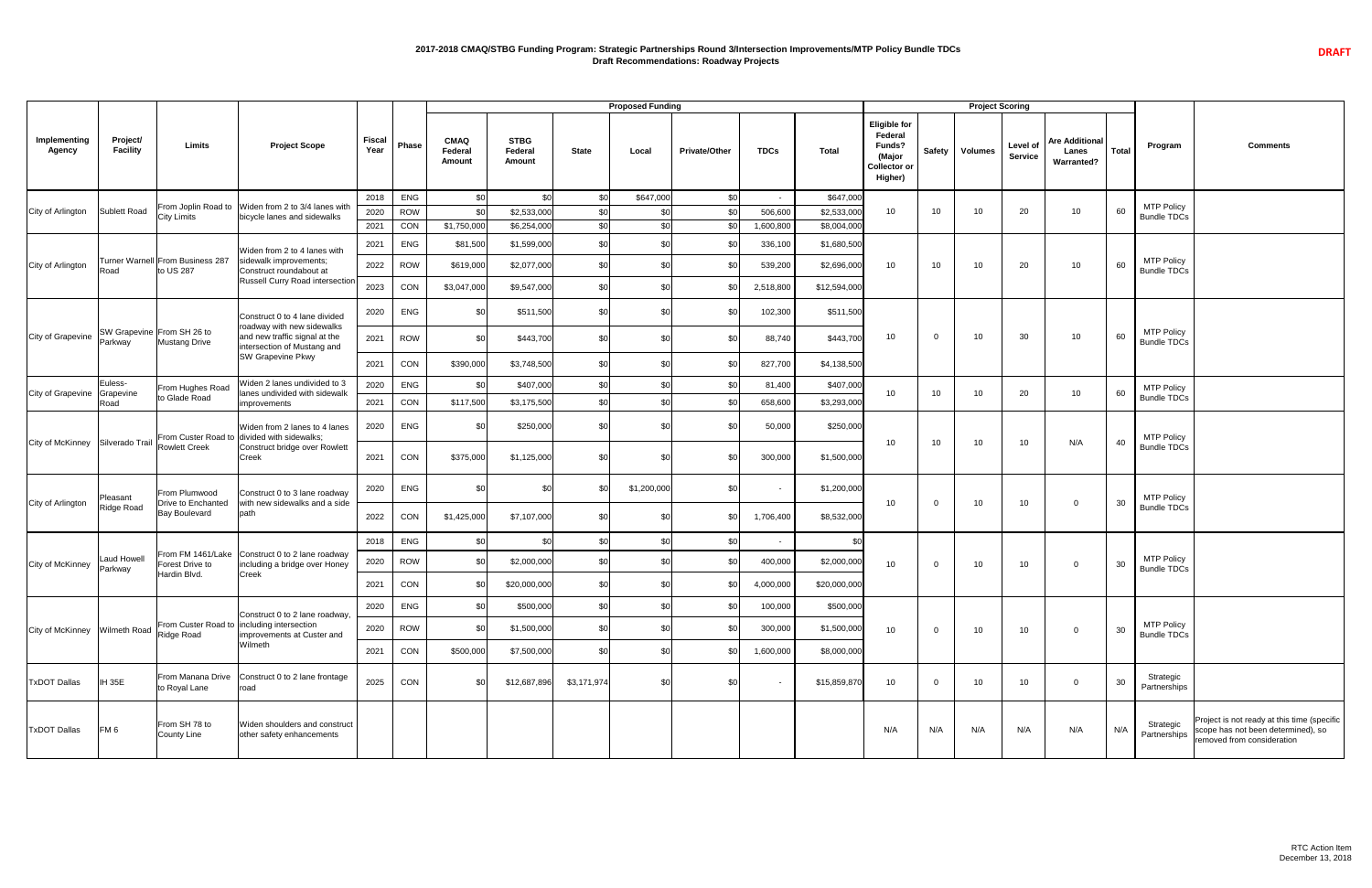## **2017-2018 CMAQ/STBG Funding Program: Strategic Partnerships Round 3/Intersection Improvements/MTP Policy Bundle TDCs Draft Recommendations: Roadway Projects**

|                        |                             |                                               |                      |                       |       |                                                |                                         |              | <b>Proposed Funding</b> |                      |             |              |                                                                                      |     | <b>Project Scoring</b> |                            |                                                     |              |                           |                                                                                                                                                         |
|------------------------|-----------------------------|-----------------------------------------------|----------------------|-----------------------|-------|------------------------------------------------|-----------------------------------------|--------------|-------------------------|----------------------|-------------|--------------|--------------------------------------------------------------------------------------|-----|------------------------|----------------------------|-----------------------------------------------------|--------------|---------------------------|---------------------------------------------------------------------------------------------------------------------------------------------------------|
| Implementing<br>Agency | Project/<br><b>Facility</b> | Limits                                        | <b>Project Scope</b> | <b>Fiscal</b><br>Year | Phase | <b>CMAQ</b><br><b>Federal</b><br><b>Amount</b> | <b>STBG</b><br>Federal<br><b>Amount</b> | <b>State</b> | Local                   | <b>Private/Other</b> | <b>TDCs</b> | <b>Total</b> | <b>Eligible for</b><br>Federal<br>Funds?<br>(Major<br><b>Collector or</b><br>Higher) |     | Safety   Volumes       | Level of<br><b>Service</b> | <b>Are Additional</b><br>Lanes<br><b>Warranted?</b> | <b>Total</b> | Program                   | <b>Comments</b>                                                                                                                                         |
| <b>City of Dallas</b>  |                             | From IH 20 to Camp<br>University Hills Wisdom |                      |                       |       |                                                | \$500,000                               | \$0          |                         |                      |             | \$500,000    | N/A                                                                                  | N/A | N/A                    | N/A                        | N/A                                                 | N/A          | Strategic<br>Partnerships | Project will be included in the existing<br>Wheatland Rd project scope (TIP<br>25025/CSJ 0918-47-992)                                                   |
| <b>City of Dallas</b>  | Lancaster<br>Avenue         | From Mentor Avenue<br>to 52nd Street          |                      |                       |       |                                                |                                         |              |                         |                      |             |              | N/A                                                                                  | N/A | N/A                    | N/A                        | N/A                                                 | N/A          | Strategic                 | Project is not ready at this time (specific<br>scope has not been determined), so<br>Partnerships   removed from consideration by the City<br>of Dallas |

Notes:

Maximum of 100 points available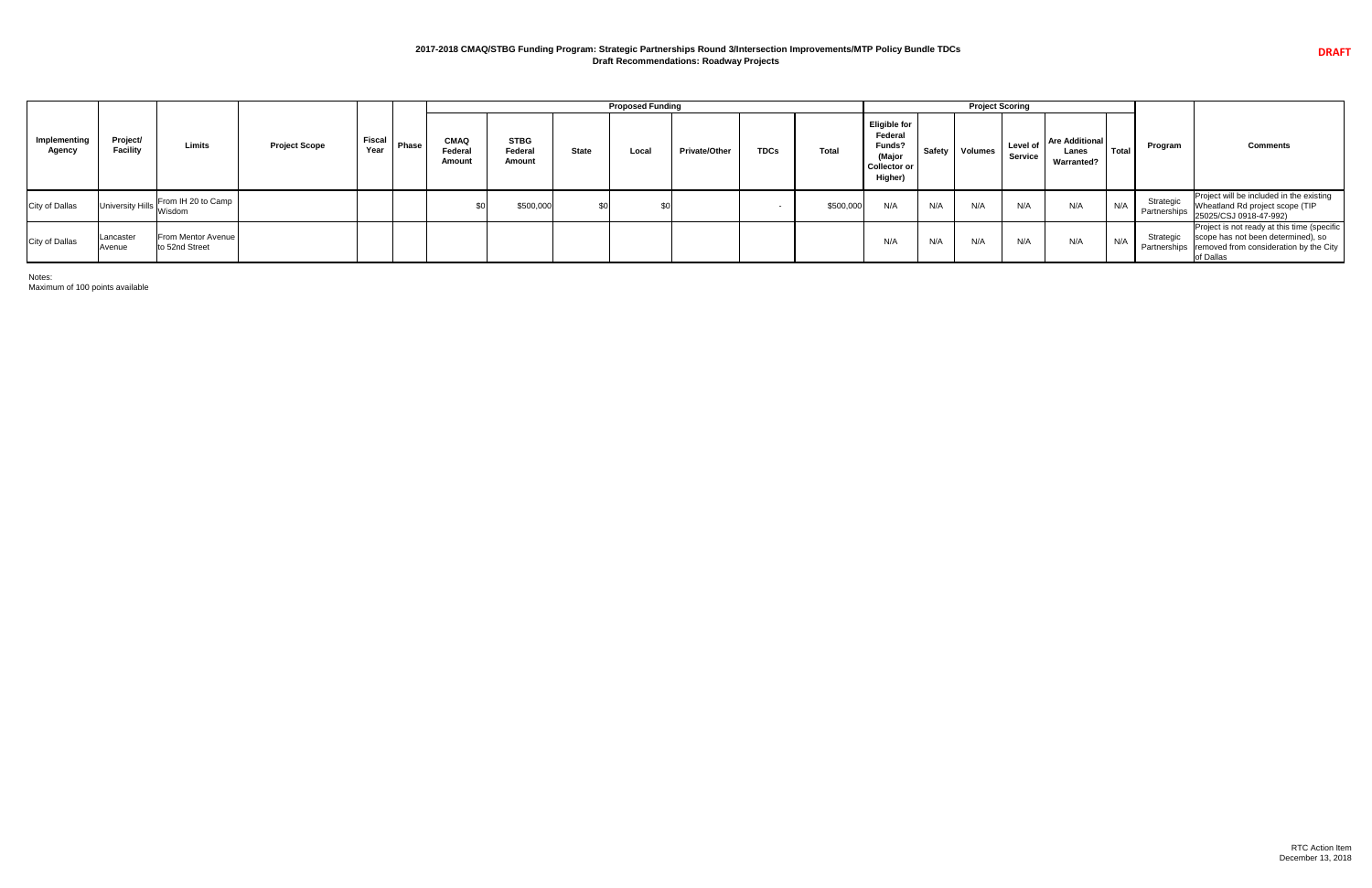## **2017-2018 CMAQ/STBG Funding Program: Strategic Partnerships Round 3/Intersection Improvements/MTP Policy Bundle TDCs Draft Recommendations: Intersection Improvement Projects**

*Shaded projects are proposed for funding*

|                                      |                                                                            |                                                               |                                                                                                                          |                       |                           |                                         |                                         | <b>Proposed Funding</b>                                  |                        |                           |                                 |                  |                                                            | <b>Project Scoring</b>                                                                     |                |                         |              |                              |                                                                                                                                                                                                                                                                                                                    |
|--------------------------------------|----------------------------------------------------------------------------|---------------------------------------------------------------|--------------------------------------------------------------------------------------------------------------------------|-----------------------|---------------------------|-----------------------------------------|-----------------------------------------|----------------------------------------------------------|------------------------|---------------------------|---------------------------------|------------------|------------------------------------------------------------|--------------------------------------------------------------------------------------------|----------------|-------------------------|--------------|------------------------------|--------------------------------------------------------------------------------------------------------------------------------------------------------------------------------------------------------------------------------------------------------------------------------------------------------------------|
| <b>Implementing</b><br><b>Agency</b> | <b>Project/Facility</b>                                                    | <b>Limits</b>                                                 | <b>Project Scope</b>                                                                                                     | <b>Fiscal</b><br>Year | <b>Phase</b>              | <b>CMAQ</b><br>Federal<br><b>Amount</b> | <b>STBG</b><br>Federal<br><b>Amount</b> | <b>State</b>                                             | Local                  | <b>TDCs</b>               | <b>Total</b>                    | <b>Safety</b>    | <b>AQ</b><br><b>Benefits</b><br>(Pounds/<br>Day of<br>NOx) | Cost<br><b>Effectiveness</b><br>Cost/Pound of  <br><b>NOx Over</b><br><b>Project Life)</b> | <b>Volumes</b> | Level<br><b>Service</b> | <b>Total</b> | Program                      | <b>Comments</b>                                                                                                                                                                                                                                                                                                    |
| <b>TxDOT Dallas</b>                  | <b>FM 544</b>                                                              | At FM 1378<br>(Country Club<br>Road)                          | Construct a left turn lane (from<br>eastbound FM 544 to<br>northbound FM 1378)                                           | 2021                  | CON                       | \$1,320,000                             | \$0                                     | \$330,000                                                | \$0                    |                           | \$1,650,000                     | 15               | 10                                                         | 20                                                                                         | 25             | 20                      | 90           | Intersection<br>Improvements |                                                                                                                                                                                                                                                                                                                    |
| <b>TxDOT Dallas</b>                  | <b>US 80</b>                                                               | <b>At SH 205/FM</b><br>148                                    | <b>Construct intersection</b><br>improvements (sidewalks and<br>turn lanes)                                              | 2021                  | <b>CON</b>                | \$7,152,486                             | \$0                                     | \$1,788,122                                              | \$0                    |                           | \$8,940,608                     | 15               |                                                            | 15                                                                                         | 25             | 15                      | 75           | Intersection<br>Improvements |                                                                                                                                                                                                                                                                                                                    |
| <b>TxDOT Dallas</b>                  | <b>FM 1378</b>                                                             | <b>FM 3286</b>                                                | From North of FM Construct intersection<br>3286 to South of   improvements (sidewalks and<br>turn lanes)                 | 2022                  | CON                       | \$941,778                               | \$0                                     | \$235,445                                                | \$0                    |                           | \$1,177,223                     | 15               |                                                            | 20                                                                                         | 10             | 25                      | 75           | Intersection<br>Improvements |                                                                                                                                                                                                                                                                                                                    |
| <b>City of Ennis</b>                 | <b>IH 45</b>                                                               | At SH 34/Ennis<br>Avenue                                      | Construct Texas U-turns along<br>with dedicated left turn lanes<br>and traffic signal<br>improvements/retiming           | 2021                  | CON                       | \$4,320,000                             | \$0                                     | \$1,080,000                                              | \$0                    | $\sim$                    | \$5,400,000                     | 15 <sub>15</sub> |                                                            | 15                                                                                         | 15             | 20                      | 70           | Strategic<br>Partnerships    |                                                                                                                                                                                                                                                                                                                    |
|                                      |                                                                            |                                                               |                                                                                                                          |                       | <b>ENG</b>                | \$0                                     | \$0                                     | SOI.                                                     | \$150,000              | $\sim$ $-$                | \$150,000                       |                  |                                                            |                                                                                            |                |                         |              |                              | City of Colleyville to pay for                                                                                                                                                                                                                                                                                     |
| <b>City of Colleyville</b>           | Glade Road                                                                 | At Bluebonnet<br><b>Drive</b>                                 | Lower Bluebonnet Drive to<br>eliminate a 3-way stop                                                                      |                       | <b>ROW</b><br>UTIL        | \$0<br>$\overline{30}$                  | \$0<br>SO <sub>1</sub>                  | $\mathcal{S}$ <sup><math>\mathcal{O}</math></sup><br>\$0 | \$90,000<br>\$150,000  | $\sim$ $-$                | \$90,000<br>\$150,000           | 5                | 10 <sup>°</sup>                                            | 20                                                                                         |                | 25                      | 65           | Intersection                 | engineering, right-of-way, and utility                                                                                                                                                                                                                                                                             |
|                                      |                                                                            |                                                               |                                                                                                                          | 2021                  | CON                       | \$1,200,000                             | \$0                                     | $C \cap$                                                 | \$300,000              | $\sim$ 10 $\pm$           | \$1,500,000                     |                  |                                                            |                                                                                            |                |                         |              | Improvements                 | phases                                                                                                                                                                                                                                                                                                             |
| <b>TxDOT Dallas</b>                  | $\overline{\smash{\mathsf{SH}}\,34}$<br>Partnership with<br>Kaufman County | At Kings Creek<br>Drive or other<br>project(s) along<br>SH 34 | Construct left and right turn<br>lanes                                                                                   | 2019                  | CON                       | \$1,000,000                             | \$0                                     | \$250,000                                                | \$0                    | $\sim$                    | \$1,250,000                     | $5^{\circ}$      |                                                            | 15                                                                                         | 10             | 25                      | 60           | Intersection                 | Staff to coordinate with Kaufman<br>County and TxDOT regarding next<br>Improvements increment of projects/funding on SH                                                                                                                                                                                            |
|                                      |                                                                            |                                                               |                                                                                                                          | 2020                  |                           |                                         | \$0                                     |                                                          | \$C                    |                           |                                 |                  |                                                            |                                                                                            |                |                         |              |                              | Funding for this project (\$224,800                                                                                                                                                                                                                                                                                |
| City of Fort Worth                   | Business 287/<br>North Main<br><b>S</b> treet                              | At North Hangar<br>entrance                                   | Add right turn lanes for<br>southbound traffic                                                                           | 2021<br>2021          | <b>ENG</b><br>UTIL<br>CON | \$10,400<br>\$7,000<br>\$38,800         | \$C<br>\$C                              | \$0                                                      | \$0<br>\$0             | 10,400<br>7,000<br>38,800 | \$10,400<br>\$7,000<br>\$38,800 | N/A              | N/A                                                        | N/A                                                                                        | N/A            | N/A                     | N/A          |                              | CMAQ) initially awarded through the<br>CMAQ/STBG: Safety, Innovative<br>Construction, and Emergency Projects<br>MTP Policy program; City of Fort Worth is<br>Bundle TDCs requesting to use TDCs in lieu of a<br>local cash match; This<br>recommendation includes only the<br>extra funding needed to make project |
|                                      |                                                                            |                                                               |                                                                                                                          | 2020                  | <b>ENG</b>                | \$10,400                                | \$C                                     |                                                          | \$C                    | 10,400                    | \$10,400                        |                  |                                                            |                                                                                            |                |                         |              |                              | 100% federally funded<br>Funding for this project (\$192,000<br>CMAQ) initially awarded through the<br>CMAQ/STBG: Safety, Innovative                                                                                                                                                                               |
| City of Fort Worth                   | Business 287/<br><b>North Main</b><br>Street                               | At North Hangar<br>entrance                                   | Add right turn lane for<br>southbound traffic into airport's<br>northern entrance (main<br>entrance for jet fuel trucks) | 2021                  | UTIL                      | \$2,000                                 |                                         |                                                          | \$0                    | 2,000                     | \$2,000                         | N/A              | N/A                                                        | N/A                                                                                        | N/A            | N/A                     | N/A          | <b>MTP Policy</b>            | Construction, and Emergency Projects<br>program; City of Fort Worth is<br>Bundle TDCs requesting to use TDCs in lieu of a<br>local cash match; This                                                                                                                                                                |
|                                      |                                                                            |                                                               |                                                                                                                          | 2021                  | CON                       | \$35,600                                | $\mathcal{S}$                           |                                                          | \$0                    | 35,600                    | \$35,600                        |                  |                                                            |                                                                                            |                |                         |              |                              | recommendation includes only the<br>extra funding needed to make project<br>100% federally funded                                                                                                                                                                                                                  |
|                                      |                                                                            | <b>Total</b>                                                  |                                                                                                                          |                       |                           | \$16,038,464                            | \$0                                     | \$3,683,566                                              | \$690,000              | 104,200                   | \$20,412,030                    |                  |                                                            |                                                                                            |                |                         |              |                              |                                                                                                                                                                                                                                                                                                                    |
|                                      |                                                                            |                                                               |                                                                                                                          |                       | <b>ENG</b>                | \$C                                     |                                         |                                                          | \$150,000              |                           | \$150,000                       |                  |                                                            |                                                                                            |                |                         |              |                              | Need updated policy position                                                                                                                                                                                                                                                                                       |
| City of Colleyville                  | Cheek-Sparger<br>Road                                                      | At Bedford Road                                               | Construct roundabout at<br>intersection                                                                                  |                       | UTIL                      |                                         |                                         |                                                          | \$60,000               |                           | \$60,000                        | $\overline{5}$   |                                                            | 20                                                                                         | 10             | 25                      | 65           | Intersection                 | regarding Cheek-Sparger from the<br>Improvements City of Colleyville before considering                                                                                                                                                                                                                            |
|                                      |                                                                            |                                                               |                                                                                                                          | 2021                  | CON                       | \$1,200,000                             | \$ <sub>6</sub>                         |                                                          | \$300,000              | $\sim$                    | \$1,500,000                     |                  |                                                            |                                                                                            |                |                         |              |                              | funding for this roadway                                                                                                                                                                                                                                                                                           |
|                                      |                                                                            | At Riverwalk                                                  | Construct roundabout at                                                                                                  |                       | <b>ENG</b>                | \$0                                     | \$C                                     | \$0                                                      | \$200,000              | $\blacksquare$            | \$200,000                       |                  |                                                            |                                                                                            |                |                         |              | Intersection                 |                                                                                                                                                                                                                                                                                                                    |
| City of Colleyville                  | Glade Road                                                                 | <b>Drive</b>                                                  | intersection                                                                                                             |                       | <b>ROW</b><br>UTIL        | \$0<br>$\overline{30}$                  | \$0<br>\$0                              | \$0<br>$\overline{30}$                                   | \$120,000<br>\$210,000 | $\sim$<br>$\sim$          | \$120,000<br>\$210,000          |                  |                                                            | 15                                                                                         | 10             | 25                      | 60           | Improvements                 |                                                                                                                                                                                                                                                                                                                    |
|                                      |                                                                            |                                                               |                                                                                                                          | 2020                  | CON                       | \$1,680,000                             | \$0                                     | \$0                                                      | \$420,000              | $\sim$                    | \$2,100,000                     |                  |                                                            |                                                                                            |                |                         |              |                              |                                                                                                                                                                                                                                                                                                                    |
|                                      |                                                                            |                                                               |                                                                                                                          |                       | <b>ENG</b>                | \$0                                     | \$0                                     | $\overline{30}$                                          | \$110,000              | $\sim 100$                | \$110,000                       |                  |                                                            |                                                                                            |                |                         |              |                              |                                                                                                                                                                                                                                                                                                                    |
| City of Colleyville                  | McDonwell                                                                  | At Westcoat                                                   | Construct roundabout at                                                                                                  |                       | <b>ROW</b>                | $\overline{50}$<br>\$0                  | $\overline{50}$<br>\$0                  | $\overline{50}$<br>\$0                                   | \$35,000               | $\sim$                    | \$35,000                        |                  |                                                            | 20                                                                                         |                | 20                      | 55           | Intersection                 |                                                                                                                                                                                                                                                                                                                    |
|                                      | School Road                                                                | Drive                                                         | intersection                                                                                                             | 2020                  | UTIL<br>CON               | \$880,000                               | <b>\$0</b>                              | ീവ                                                       | \$110,000<br>\$220,000 | $\sim$ $-$<br>$\sim$      | \$110,000<br>\$1,100,000        |                  |                                                            |                                                                                            |                |                         |              | Improvements                 |                                                                                                                                                                                                                                                                                                                    |
|                                      |                                                                            |                                                               |                                                                                                                          |                       |                           |                                         |                                         |                                                          |                        |                           |                                 |                  |                                                            |                                                                                            |                |                         |              |                              |                                                                                                                                                                                                                                                                                                                    |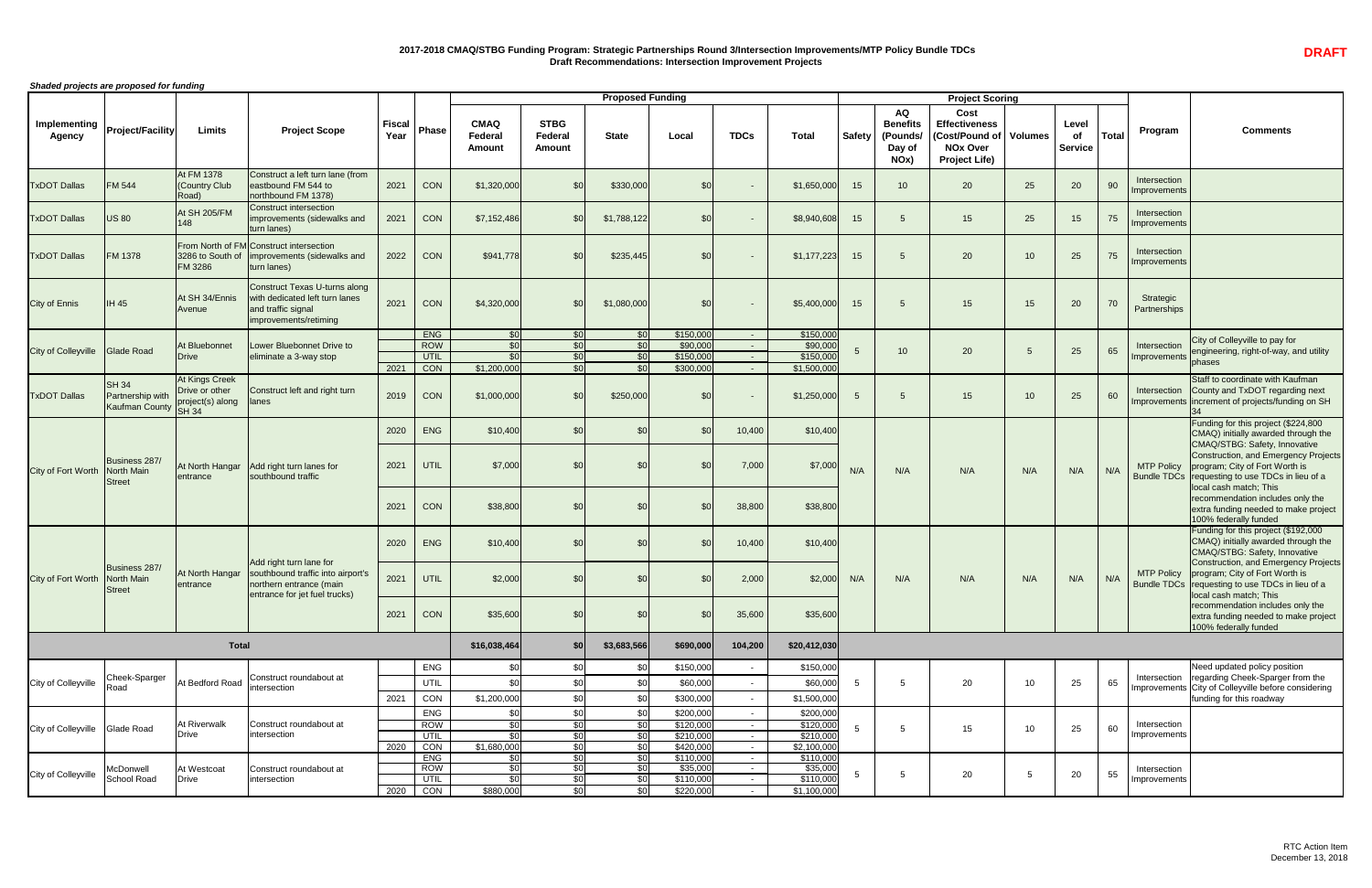### **2017-2018 CMAQ/STBG Funding Program: Strategic Partnerships Round 3/Intersection Improvements/MTP Policy Bundle TDCs Draft Recommendations: Intersection Improvement Projects**

|                                                  |                            |                                |                                                                                                                                                                                                                                                                                                                                    |                       |                   |                                         |                                         | <b>Proposed Funding</b> |                         |                      |                             |                 |                                                                         | <b>Project Scoring</b>                                                                                           |     |                               |              |                                         |                                                                                                                                                                     |
|--------------------------------------------------|----------------------------|--------------------------------|------------------------------------------------------------------------------------------------------------------------------------------------------------------------------------------------------------------------------------------------------------------------------------------------------------------------------------|-----------------------|-------------------|-----------------------------------------|-----------------------------------------|-------------------------|-------------------------|----------------------|-----------------------------|-----------------|-------------------------------------------------------------------------|------------------------------------------------------------------------------------------------------------------|-----|-------------------------------|--------------|-----------------------------------------|---------------------------------------------------------------------------------------------------------------------------------------------------------------------|
| Implementing   Project/Facility<br><b>Agency</b> |                            | <b>Limits</b>                  | <b>Project Scope</b>                                                                                                                                                                                                                                                                                                               | <b>Fiscal</b><br>Year | <b>Phase</b>      | <b>CMAQ</b><br>Federal<br><b>Amount</b> | <b>STBG</b><br>Federal<br><b>Amount</b> | <b>State</b>            | Local                   | <b>TDCs</b>          | <b>Total</b>                | Safety          | <b>AQ</b><br><b>Benefits</b><br>(Pounds/<br>Day of<br>NO <sub>x</sub> ) | <b>Cost</b><br><b>Effectiveness</b><br><b>Cost/Pound of   Volumes</b><br><b>NOx Over</b><br><b>Project Life)</b> |     | Level<br>0f<br><b>Service</b> | <b>Total</b> | Program                                 | <b>Comments</b>                                                                                                                                                     |
| <b>City of Dallas</b>                            | Jefferson                  | At Van Buren                   | Construct pedestrian<br>improvements including<br>crosswalks, ADA ramps, and<br>new traffic signal                                                                                                                                                                                                                                 | 2020<br>2021          | <b>ENG</b><br>CON | \$26,500<br>\$238,500                   | \$0<br>-\$0                             |                         | \$ <sub>0</sub><br>.\$በ | 5,300<br>47,700      | \$26,500<br>\$238,500       | 10 <sup>°</sup> |                                                                         | 20                                                                                                               |     | 15                            | 55           | <b>MTP Policy</b><br><b>Bundle TDCs</b> |                                                                                                                                                                     |
| City of Dallas,<br>Dallas County, UP SL 12       |                            | At Carbondale<br><b>Street</b> | Construct improvements to the<br>Loop 12 and Carbondale<br>entrance/exit including new<br>sidewalks                                                                                                                                                                                                                                |                       | <b>ENG</b><br>CON | \$0<br>\$C                              | \$265,320<br>\$622,440                  | \$66,330<br>\$155,610   | \$0<br>\$0              |                      | \$331,650<br>\$778,050      | -5              |                                                                         | 10 <sup>°</sup>                                                                                                  |     | 25                            | 50           | <b>Bundle TDCs decisions</b>            | MTP Policy   On hold; Awaiting community                                                                                                                            |
| City of Fort Worth                               | Heritage Trace<br>Parkway  | At Waterbend<br>South          | Construct grade separation                                                                                                                                                                                                                                                                                                         | 2020<br>2021          | <b>ENG</b><br>CON | $\mathcal{L}$<br>$\mathcal{L}$          | \$3,799,500<br>\$33,734,000             |                         | ድር<br>\$ſ               | 759,900<br>6,746,800 | \$3,799,500<br>\$33,734,000 | $\Omega$        |                                                                         | 10 <sup>°</sup>                                                                                                  |     | 25                            | 40           |                                         | On hold; Project will be considered as<br>MTP Policy   part of a larger program that<br>Bundle TDCs addresses the railroad system in the<br>future                  |
| City of Garland                                  | <b>Bass Pro Drive</b>      | At IH 30                       | Widen from 2 lane undivided to<br>4 lane divided including a 12 foot<br>wide bike/pedestrian trail<br>between Zion Road and Chaha<br>Road, reconfigure the Frontage<br>roads as a conventional<br>diamond interchange, and<br>remove the jug handle ramps                                                                          |                       | CON               | \$0                                     | \$0                                     | \$0                     | \$0                     | 1,000,000            | \$60,000,000                | N/A             | N/A                                                                     | N/A                                                                                                              | N/A | N/A                           |              |                                         | MTP Policy   Project removed from consideration by<br>Bundle TDCs   the City of Garland                                                                             |
| <b>City of Garland</b>                           | Rosehill Road              | At IH 30                       | Reconstruct 4 lane undivided to<br>4 lane divided roadway including<br>a 12 ft. wide bike/ped trail from<br>1,200 ft. north of the IH 30<br>centerline to 750 ft. south of the<br>IH 30 centerline, reconfigure the<br>Frontage roads as a<br>conventional diamond<br>interchange, remove jug handle<br>ramps, and grade reversals |                       | CON               | \$0                                     |                                         | \$0                     | \$0                     | 1,000,000            | \$84,000,000                | N/A             | N/A                                                                     | N/A                                                                                                              | N/A | N/A                           | N/A          |                                         | MTP Policy   Project removed from consideration by<br>Bundle TDCs   the City of Garland                                                                             |
| <b>TxDOT Dallas</b>                              | IH 35E                     | At Bear Creek                  | Construct U-turn lanes                                                                                                                                                                                                                                                                                                             | 2022                  | CON               | \$1,440,000                             |                                         | \$360,000               | \$0                     |                      | \$1,800,000                 | N/A             | N/A                                                                     | N/A                                                                                                              | N/A | N/A                           | N/A          | Intersection                            | Project removed from consideration by<br>Improvements TxDOT Dallas                                                                                                  |
| <b>TxDOT Dallas</b>                              | <b>IH 45</b>               | At Dowdy Ferry<br>Road         | Intersection improvements<br>(sidewalks and turn lanes)                                                                                                                                                                                                                                                                            | 2019                  | CON               | \$1,024,954                             | \$C                                     | \$256,238               | \$0                     |                      | \$1,281,192                 | N/A             | N/A                                                                     | N/A                                                                                                              | N/A | N/A                           | N/A          |                                         | Intersection   Project not far enough in design<br>Improvements process to determine specific scope                                                                 |
| <b>TxDOT Dallas</b>                              | <b>US 67</b>               | At Lake Ridge<br>Parkway       | Construct interchange                                                                                                                                                                                                                                                                                                              | 2021                  | CON               | \$16,000,000                            | \$0                                     | \$2,000,000             | \$2,000,000             |                      | \$20,000,000                | N/A             | N/A                                                                     | N/A                                                                                                              | N/A | N/A                           | N/A          | Intersection                            | Project to be considered through 10<br>Improvements Year Plan with Category 2 funds                                                                                 |
| City of Fort Worth                               | <b>West Long</b><br>Avenue | At Lincoln<br>Avenue           | Construct left and right turn<br>lanes                                                                                                                                                                                                                                                                                             |                       | CON               | \$682,000                               | \$C                                     |                         | \$0                     | 136,400              | \$682,000                   | N/A             | N/A                                                                     | N/A                                                                                                              | N/A | N/A                           | N/A          | <b>MTP Policy</b><br><b>Bundle TDCs</b> | Project previously evaluated through<br>the CMAQ/STBG: Safety, Innovative<br>Construction, and Emergency Projects<br>Program and was not recommended<br>for funding |

Notes:

Maximum of 100 points available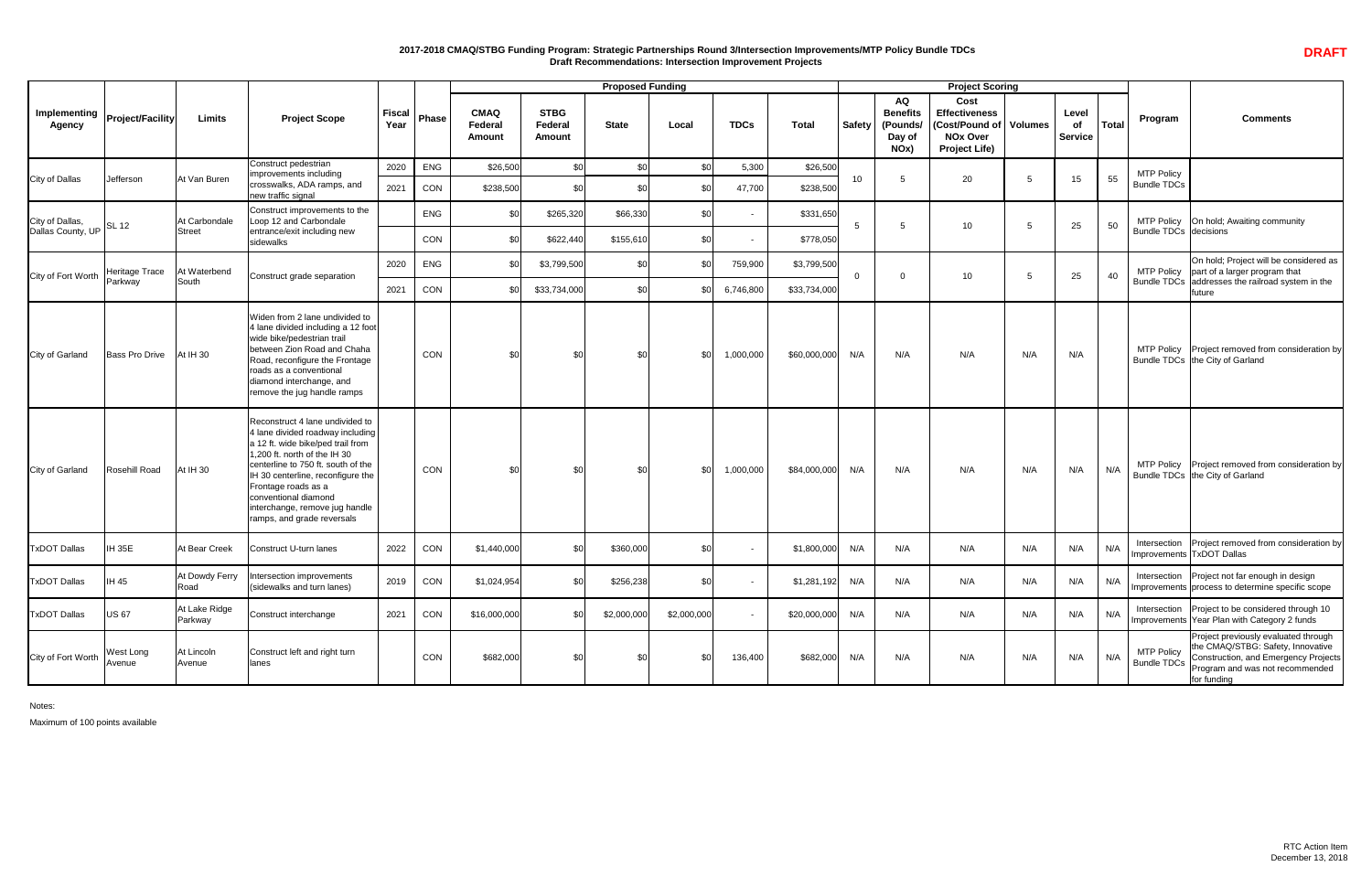## **2017-2018 CMAQ/STBG Funding Program: Strategic Partnerships Round 3/Intersection Improvements/MTP Policy Bundle TDCs Draft Recommendations: Complete Streets/Context-Sensitive Design Projects**

*Shaded projects are proposed for funding*

Notes:

Maximum of 100 points available

|                                 | onaded projects are proposed for funding |                                                        |                                                                                                                                                            |                       |            |                                                |                                         | <b>Proposed Funding</b> |             |              |                                                     |                                                     |                 |                                    | <b>Project Scoring</b>                |                                                             |                 |                            |                 |              |                                         |                                                                                                                                         |
|---------------------------------|------------------------------------------|--------------------------------------------------------|------------------------------------------------------------------------------------------------------------------------------------------------------------|-----------------------|------------|------------------------------------------------|-----------------------------------------|-------------------------|-------------|--------------|-----------------------------------------------------|-----------------------------------------------------|-----------------|------------------------------------|---------------------------------------|-------------------------------------------------------------|-----------------|----------------------------|-----------------|--------------|-----------------------------------------|-----------------------------------------------------------------------------------------------------------------------------------------|
| Implementing<br><b>Agency</b>   | Project/<br><b>Facility</b>              | <b>Limits</b>                                          | <b>Project Scope</b>                                                                                                                                       | <b>Fiscal</b><br>Year | Phase      | <b>CMAQ</b><br><b>Federal</b><br><b>Amount</b> | <b>STBG</b><br>Federal<br><b>Amount</b> | Local                   | <b>TDCs</b> | <b>Total</b> | Pedestrian<br><b>Friendly</b><br><b>Streetscape</b> | <b>Context</b><br><b>Sensitive</b><br><b>Design</b> | <b>Planning</b> | <b>Public</b><br><b>Engagement</b> | Redevelopment<br><b>Opportunities</b> | <b>Transit</b><br><b>Connection</b><br><b>Opportunities</b> | Zoning          | <b>Mixed</b><br><b>Use</b> | <b>Safety</b>   | <b>Total</b> | Program                                 | <b>Comments</b>                                                                                                                         |
|                                 | <b>West</b>                              | From Fort Worth                                        | Reduce from 6 to 4 lanes<br>with sidewalk                                                                                                                  | 2020                  | <b>ENG</b> | \$570,000                                      |                                         |                         | 114,000     | \$570,000    | 10 <sup>1</sup>                                     | 10 <sup>°</sup>                                     |                 | 10 <sup>°</sup>                    | 10 <sup>°</sup>                       | 10                                                          |                 |                            | 20              | 100          | <b>MTP Policy</b>                       | City of Dallas to u<br>MTP Policy Bund                                                                                                  |
| <b>City of Dallas</b>           | Commerce                                 | Avenue to<br><b>Riverfront</b>                         | improvements and bicycle<br><b>llanes</b>                                                                                                                  | 2023                  | CON        | \$2,700,000                                    | \$5,000,000                             |                         | 1,540,000   | \$7,700,000  |                                                     |                                                     | $10-10$         |                                    |                                       |                                                             | 10 <sup>°</sup> | 10                         |                 |              | <b>Bundle TDCs</b>                      | TDCs in lieu of a<br>cash match                                                                                                         |
| City of Fort                    |                                          | From Vickery                                           | Widen from 2 to 3 lanes<br>with bicycle lanes,                                                                                                             | 2022                  | ENG        |                                                | \$1,613,179                             |                         | 322,636     | \$1,613,179  |                                                     |                                                     |                 |                                    |                                       |                                                             |                 |                            |                 |              | <b>MTP Policy</b>                       | City of Fort Worth<br>utilize MTP Policy                                                                                                |
| <b>Worth</b>                    | Horne Street                             | Blvd. to Camp<br>Bowie Blvd.                           | pedestrian/sidewalk<br>improvements, and traffic<br>signal improvements                                                                                    | 2023                  | CON        | \$2,127,635                                    | \$4,075,480                             |                         | 1,240,623   | \$6,203,115  | 10 <sup>1</sup>                                     | 10 <sup>°</sup>                                     | 10 <sup>1</sup> | 10 <sup>°</sup>                    | 10 <sup>°</sup>                       | 10                                                          | 10              | 10                         | 20              | 100          |                                         | Bundle TDCs   Bundle TDCs in I<br>of a local cash m                                                                                     |
|                                 | <b>Park Lane</b>                         | <b>From Greenville</b><br>Avenue to<br>Hemlock Avenue: | Reconstruct roadway to<br>accomodate bicycle lane<br>land sidewalks from<br><b>Greenville Ave to Hemlock</b><br>Ave; Intersection<br>Improvements at Shady | 2020                  | ENG        | \$559,390                                      |                                         | \$0                     | 111,878     | \$559,390    |                                                     | 10 <sup>°</sup>                                     |                 | 10 <sup>°</sup>                    | 10 <sup>°</sup>                       | 10                                                          |                 |                            |                 | 100          | <b>MTP Policy</b>                       | City of Dallas to u<br>MTP Policy Bund<br>TDCs in lieu of a                                                                             |
| <b>City of Dallas</b>           |                                          | Park Lane at                                           | Brook and 5-Point<br>Greenville Avenue intersections; Restripe<br>pavement to accommodate<br>4 through lanes with left<br>turn lanes and bicycle lanes     | 2022                  | CON        | \$7,662,535                                    |                                         |                         | 1,532,507   | \$7,662,535  | 10 <sup>°</sup>                                     |                                                     | $10-10$         |                                    |                                       |                                                             | 10 <sup>°</sup> | 10 <sup>°</sup>            | 20              |              | <b>Bundle TDCs</b>                      | cash match; Staf<br>proposes to fund<br>of this project                                                                                 |
| City of Fort                    |                                          |                                                        | Pedestrian improvements                                                                                                                                    | 2020                  | ENG        | \$984,655                                      |                                         |                         | 196,931     | \$984,655    |                                                     |                                                     |                 |                                    |                                       |                                                             |                 |                            |                 |              |                                         | City of Fort Worth<br>MTP Policy utilize MTP Policy                                                                                     |
| Worth                           |                                          |                                                        | University Drive From Trail Drive to including new and widened<br>traffic signals                                                                          | 2022                  | CON        | \$7,098,940                                    |                                         |                         | 1,419,788   | \$7,098,940  | 10 <sup>1</sup>                                     |                                                     | $10-10$         | 10 <sup>°</sup>                    | $\Omega$                              | 10                                                          |                 |                            | 20              | 70           |                                         | Bundle TDCs Bundle TDCs in I<br>of a local cash m                                                                                       |
|                                 |                                          |                                                        | Reconstruct from 2 to 2<br>lanes including on-street                                                                                                       | 2021                  | ENG        |                                                | \$180,000                               | \$0                     | 36,000      | \$180,000    |                                                     |                                                     |                 |                                    |                                       |                                                             |                 |                            |                 |              |                                         | City of McKinney                                                                                                                        |
| City of McKinney East Louisiana |                                          | From SH 5 to<br>Throckmorton<br>Street                 | parking, roundabout at the<br>Intersection of East<br>Louisiana and Greenville<br>St, & sidewalk                                                           | 2022                  | UTIL       |                                                |                                         | \$100,000               | $\sim$      | \$100,000    | 10 <sup>°</sup>                                     | 10 <sup>°</sup>                                     | 10 <sup>1</sup> | 10 <sup>°</sup>                    | 10 <sup>°</sup>                       | - റ                                                         | 10 <sup>°</sup> | $\overline{0}$             | 10 <sup>1</sup> | 70           | <b>MTP Policy</b><br><b>Bundle TDCs</b> | utilize MTP Policy<br>Bundle TDCs in I<br>of a local cash m                                                                             |
|                                 |                                          |                                                        | improvements                                                                                                                                               | 2023                  | CON        | \$1,735,000                                    | \$1,765,000                             |                         | 700,000     | \$3,500,000  |                                                     |                                                     |                 |                                    |                                       |                                                             |                 |                            |                 |              |                                         |                                                                                                                                         |
|                                 |                                          | <b>Total</b>                                           |                                                                                                                                                            |                       |            | \$23,438,155                                   | \$12,633,659                            | \$100,000               | 7,214,363   | \$36,171,814 |                                                     |                                                     |                 |                                    |                                       |                                                             |                 |                            |                 |              |                                         |                                                                                                                                         |
|                                 |                                          | From Mockingbird                                       | Reconstruct from 4 to 4                                                                                                                                    | 2020                  | <b>ENG</b> | \$800,000                                      |                                         |                         | 160,000     | \$800,000    |                                                     |                                                     |                 |                                    |                                       |                                                             |                 |                            |                 |              | <b>MTP Policy</b>                       |                                                                                                                                         |
| <b>City of Dallas</b>           | Abrams                                   | to Gaston                                              | lanes with bicycle lanes and<br>new/widened sidewalks                                                                                                      | 2021                  | CON        | \$7,200,000                                    |                                         |                         | 1,440,000   | \$7,200,000  | 10 <sub>1</sub>                                     | 10 <sup>°</sup>                                     | 10              |                                    | $\mathbf 0$                           | 10 <sup>°</sup>                                             |                 | $\overline{0}$             | 20              | 60           | <b>Bundle TDCs</b>                      |                                                                                                                                         |
|                                 |                                          | From West of US                                        | Reconstruct and widen<br>bridge from 2 to 4 lanes                                                                                                          | 2020                  | <b>ENG</b> |                                                | \$1,000,000                             |                         | 200,000     | \$1,000,000  |                                                     | 10 <sup>°</sup>                                     |                 |                                    |                                       |                                                             |                 |                            |                 |              | <b>MTP Policy</b>                       |                                                                                                                                         |
| <b>City of Dallas</b>           | Lake June                                | 175 to East of US                                      | with bicycle lane and new<br>sidewalks                                                                                                                     | 2021                  | CON        |                                                | \$9,000,000                             |                         | 1,800,000   | \$9,000,000  | 10 <sup>1</sup>                                     |                                                     | 10              |                                    | 10 <sup>°</sup>                       | 10                                                          | 10              | $\overline{0}$             | $\overline{0}$  | 60           | <b>Bundle TDCs</b>                      |                                                                                                                                         |
| City of Dallas                  | Camp Wisdom Creek to Eagle               | From Mountain                                          | Widen 2 to 4 lane roadway<br>with sidewalks and a                                                                                                          | 2020                  | <b>ENG</b> | \$440,000                                      |                                         |                         | 88,000      | \$440,000    | 10 <sub>1</sub>                                     | 10 <sup>°</sup>                                     | 10 <sub>1</sub> |                                    | $\Omega$                              |                                                             |                 | $\overline{0}$             | 10 <sup>°</sup> | 40           | <b>MTP Policy</b><br><b>Bundle TDCs</b> |                                                                                                                                         |
|                                 |                                          | Ford                                                   | shared use path                                                                                                                                            | 2021                  | CON        | \$3,960,000                                    |                                         |                         | 792,000     | \$3,960,000  |                                                     |                                                     |                 |                                    |                                       |                                                             |                 |                            |                 |              |                                         |                                                                                                                                         |
| <b>City of Dallas</b>           | Meadowcreek                              | <b>IH 635</b>                                          | From Arapaho to  "Complete Streets project"<br>with widened sidewalks                                                                                      | 2020                  | ENG        | ደ ሰ                                            | \$650,000                               |                         | 130,000     | \$650,000    | N/A                                                 | N/A                                                 | N/A             | N/A                                | N/A                                   | N/A                                                         | N/A             | N/A                        | N/A             | N/A          | <b>Bundle TDCs</b>                      | Project removed<br><b>I</b> MTP Policy $\begin{bmatrix} 1 & 1 & 0 & 0 \\ 0 & 1 & 0 & 0 \\ 0 & 0 & 0 & 0 \end{bmatrix}$ consideration by |
|                                 |                                          |                                                        |                                                                                                                                                            | 2021                  | CON        | \$0                                            | \$5,850,000                             | \$0                     | 1,170,000   | \$5,850,000  |                                                     |                                                     |                 |                                    |                                       |                                                             |                 |                            |                 |              |                                         | City of Dallas                                                                                                                          |

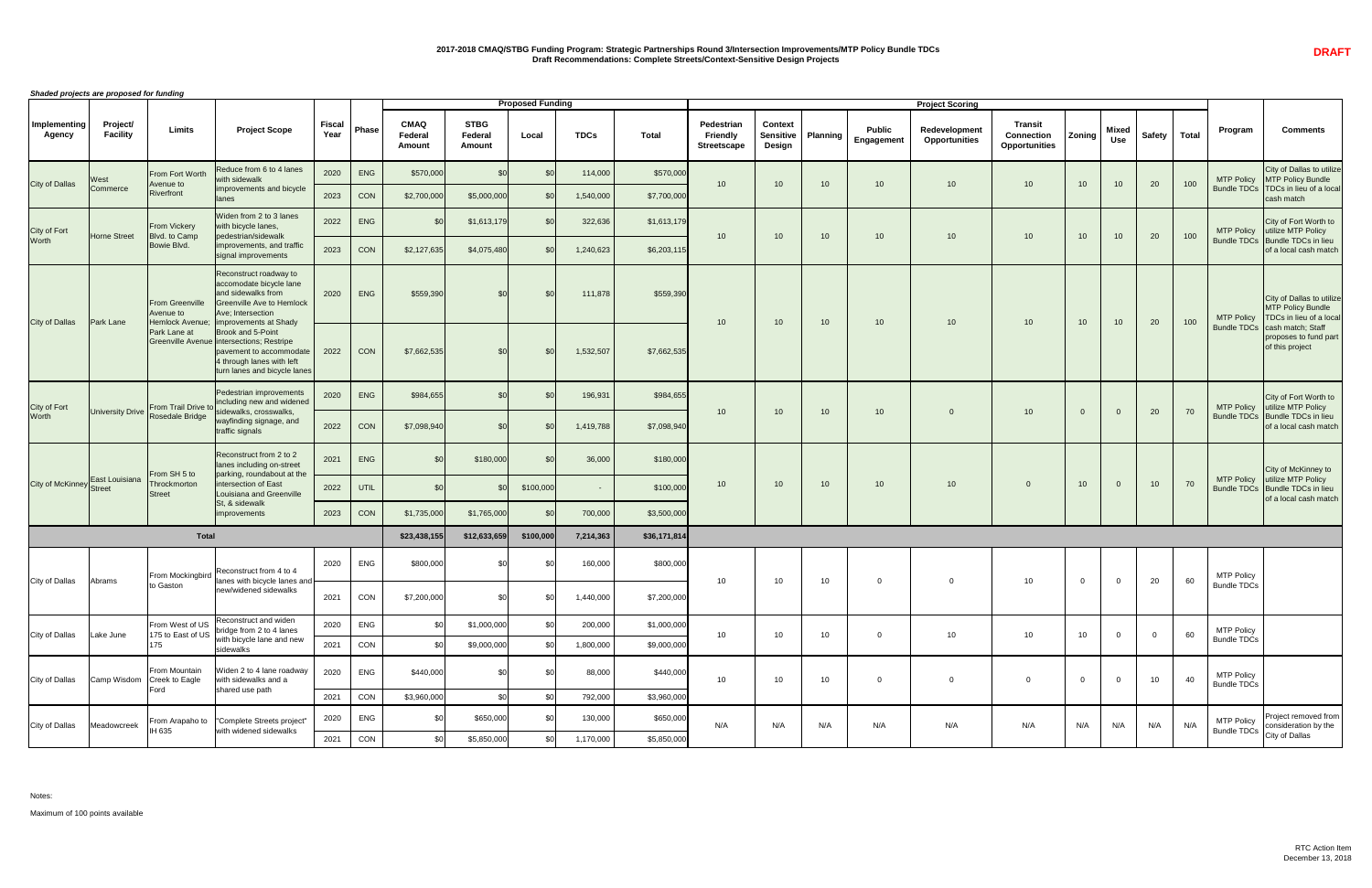*Shaded projects are proposed for funding*

|                                               |                                                                 |                                                                                                                            |                                                                                                                                                                                                                                           |                        |              |                                                |                                                |             | <b>Proposed Funding</b> |                      |             |              |                                                                                            |                                                                                                                                                                                     |
|-----------------------------------------------|-----------------------------------------------------------------|----------------------------------------------------------------------------------------------------------------------------|-------------------------------------------------------------------------------------------------------------------------------------------------------------------------------------------------------------------------------------------|------------------------|--------------|------------------------------------------------|------------------------------------------------|-------------|-------------------------|----------------------|-------------|--------------|--------------------------------------------------------------------------------------------|-------------------------------------------------------------------------------------------------------------------------------------------------------------------------------------|
| Implementing<br><b>Agency</b>                 | <b>Project/Facility</b>                                         | <b>Limits</b>                                                                                                              | <b>Project Scope</b>                                                                                                                                                                                                                      | <b>Fiscal</b><br>Year  | <b>Phase</b> | <b>CMAQ</b><br><b>Federal</b><br><b>Amount</b> | <b>STBG</b><br><b>Federal</b><br><b>Amount</b> | <b>RTR</b>  | Local                   | <b>Private/Other</b> | <b>TDCs</b> | <b>Total</b> | Program                                                                                    | <b>Comments</b>                                                                                                                                                                     |
|                                               |                                                                 |                                                                                                                            |                                                                                                                                                                                                                                           | 2019                   | <b>ENG</b>   | \$0                                            | \$0                                            | \$C         | \$2,438,000             | \$7,437,000          |             | \$9,875,000  |                                                                                            | <b>RTC</b> funds to pay for deck structure only;<br>RTC to be paid back \$10,000,000 over<br>time from sources to be determined by                                                  |
| City of<br>Dallas/TxDOT<br><b>Dallas</b>      | Expansion                                                       | Klyde Warren Park From St. Paul to Akard                                                                                   | Construct extension of existing<br>deck park                                                                                                                                                                                              | 2021                   | UTIL         | \$0                                            | \$0                                            | \$0         | \$3,850,000             | \$0                  |             |              | Strategic                                                                                  | the City of Dallas and private sector<br>partners; City of Dallas will implement the<br>utility improvements, and TxDOT will<br>implement the deck improvements; The                |
|                                               |                                                                 |                                                                                                                            |                                                                                                                                                                                                                                           | 2022,<br>2023,<br>2024 | CON          | \$0                                            | \$30,000,000                                   | \$0         | \$3,362,000             | \$2,837,100          |             | \$36,199,100 |                                                                                            | City of Dallas and the private sector are<br>also contributing \$32,639,775 for non-<br>transportation improvements to the park                                                     |
| <b>DART</b>                                   | <b>Southern Dallas</b><br>County TMA                            | N/A                                                                                                                        | Create a Transportation<br>Management Association (TMA)<br>that reduces demand for an over<br>capacity network; Reduce single<br>occupancy trips by implementing<br><b>TMA</b> programs                                                   | 2019,<br>2020          | <b>IMP</b>   | \$1,000,000                                    | \$0                                            | \$0         | \$250,000               | \$0                  |             | \$1,250,000  | Strategic<br>Partnerships                                                                  |                                                                                                                                                                                     |
|                                               |                                                                 |                                                                                                                            |                                                                                                                                                                                                                                           |                        | <b>ENG</b>   | \$0                                            | \$0                                            | \$0         | \$1,455,882             | \$ <sub>C</sub>      |             | \$1,455,882  |                                                                                            | City of Denton is funding engineering                                                                                                                                               |
| <b>City of Denton</b>                         |                                                                 | Bonnie Brae Street From Windsor Dr to US 77                                                                                | Widen from 2/4 lanes to 4 lanes<br>divided with sidewalks and 10'                                                                                                                                                                         | 2019                   | <b>ROW</b>   | \$0                                            | \$1,589,200                                    | \$0         | \$397,300               | \$0                  |             | \$1,986,500  | Strategic<br>Partnerships                                                                  | phase; Denton County to contribute<br>funding (assuming at least \$2,000,000 in                                                                                                     |
|                                               |                                                                 |                                                                                                                            | shared use path                                                                                                                                                                                                                           | 2022                   | CON          | \$360,000                                      | \$9,111,600                                    | \$0         | \$4,867,900             | \$0                  |             | \$14,339,500 |                                                                                            | addition to local match)                                                                                                                                                            |
| City of Fort Worth TRE Station                |                                                                 | <b>At Trinity Lakes</b>                                                                                                    | Construct transit station and<br>associated park-and-ride                                                                                                                                                                                 | 2020                   | CON          | \$4,500,000                                    | \$0                                            | \$0         | \$3,000,000             | \$0                  |             |              | $\begin{array}{ c c c }\n\hline\n\text{$37,500,000}\n\hline\n\end{array} \text{ Patterns}$ | Local funding to be contributed by Trinity<br>Metro for the construction of the TRE<br>Station                                                                                      |
|                                               |                                                                 | <b>From Trinity Blvd to Trinity</b>                                                                                        |                                                                                                                                                                                                                                           | 2019                   | <b>ENG</b>   | \$40,267                                       | \$0                                            | \$0         | \$0                     | \$0                  | 8,053       | \$40,267     | Strategic                                                                                  | City of Fort Worth to utilize MTP Policy                                                                                                                                            |
| City of Fort Worth   Trinity Trail            |                                                                 | <b>Lakes Station</b>                                                                                                       | Construct shared use path                                                                                                                                                                                                                 | 2021                   | CON          | \$372,467                                      | \$0                                            | \$0         | \$0                     | \$ <sub>C</sub>      | 74,493      | \$372,467    | Partnerships                                                                               | Bundle TDCs in lieu of a local cash match                                                                                                                                           |
|                                               |                                                                 | On Cardinal Lane from<br><b>TEXRail Station to FM 1938:</b><br>On Center Street from Main<br>Street to Railroad tracks; On | Construct 0 to 2 lane roadway with<br>on-street parking and new<br>sidewalks; Construct 2 lane                                                                                                                                            | 2019                   | <b>ENG</b>   | \$0                                            | \$0                                            | \$311,852   | \$77,963                | \$ <sub>C</sub>      |             | \$389,815    |                                                                                            |                                                                                                                                                                                     |
| <b>City of North<br/>Richland Hills</b>       | <b>Smithfield Transit</b><br>Oriented<br>Development<br>Project | to FM 1938; On Snider Street<br>from Main St to Railroad<br>tracks; FM 1938 at Northeast<br>Pkwy; On FM 1938 from Main     | Main Street from Smithfield Rd roadway with on-street parking and<br>to EM 1038: On Spider Street sidewalks; Reconstruct from 2 to 2<br>lanes with on-street parking and<br>widened sidewalks; Construct 2<br>lane roadway with on-street | 2020                   | <b>ROW</b>   | \$0                                            | \$0                                            | \$374,222   | \$93,555                | \$0                  |             |              | Strategic<br>\$467,777 Partnerships                                                        | Project to be funded with RTR-121 TC2<br>funds as part of a swap between the<br>Eastern and Western subregions (move<br>Dallas County Acct 2 RTR funds to<br><b>Tarrant County)</b> |
|                                               |                                                                 | St to Odell St and along north<br>side of DART ROW; On<br>Smithfield Rd from Railroad<br>tracks to Arthur                  | parking and sidewalks; Install<br>traffic signal; Construct 8' sidewalk<br>on west side of Davis Blvd;<br>Construct 0 to 3 lane roadway                                                                                                   | 2021                   | CON          | \$0                                            | \$0                                            | \$3,118,516 | \$779,629               | \$ <sub>0</sub>      |             | \$3,898,145  |                                                                                            |                                                                                                                                                                                     |
| <b>City of North</b><br><b>Richland Hills</b> | Smithfield Rd                                                   | Smithfield Rd, Main St, Center<br>St, Railroad                                                                             | Landbanking                                                                                                                                                                                                                               | 2019                   | <b>IMP</b>   | \$0                                            | \$0                                            | \$2,000,000 | \$500,000               | \$0                  |             | \$2,500,000  | Strategic<br>Partnerships                                                                  | <b>RTC funds to be paid back over time</b>                                                                                                                                          |
|                                               |                                                                 | <b>Total</b>                                                                                                               |                                                                                                                                                                                                                                           |                        |              | \$6,272,734                                    | \$40,700,800                                   | \$5,804,590 | \$21,072,229            | \$10,274,100         | 82,546      | \$84,124,453 |                                                                                            |                                                                                                                                                                                     |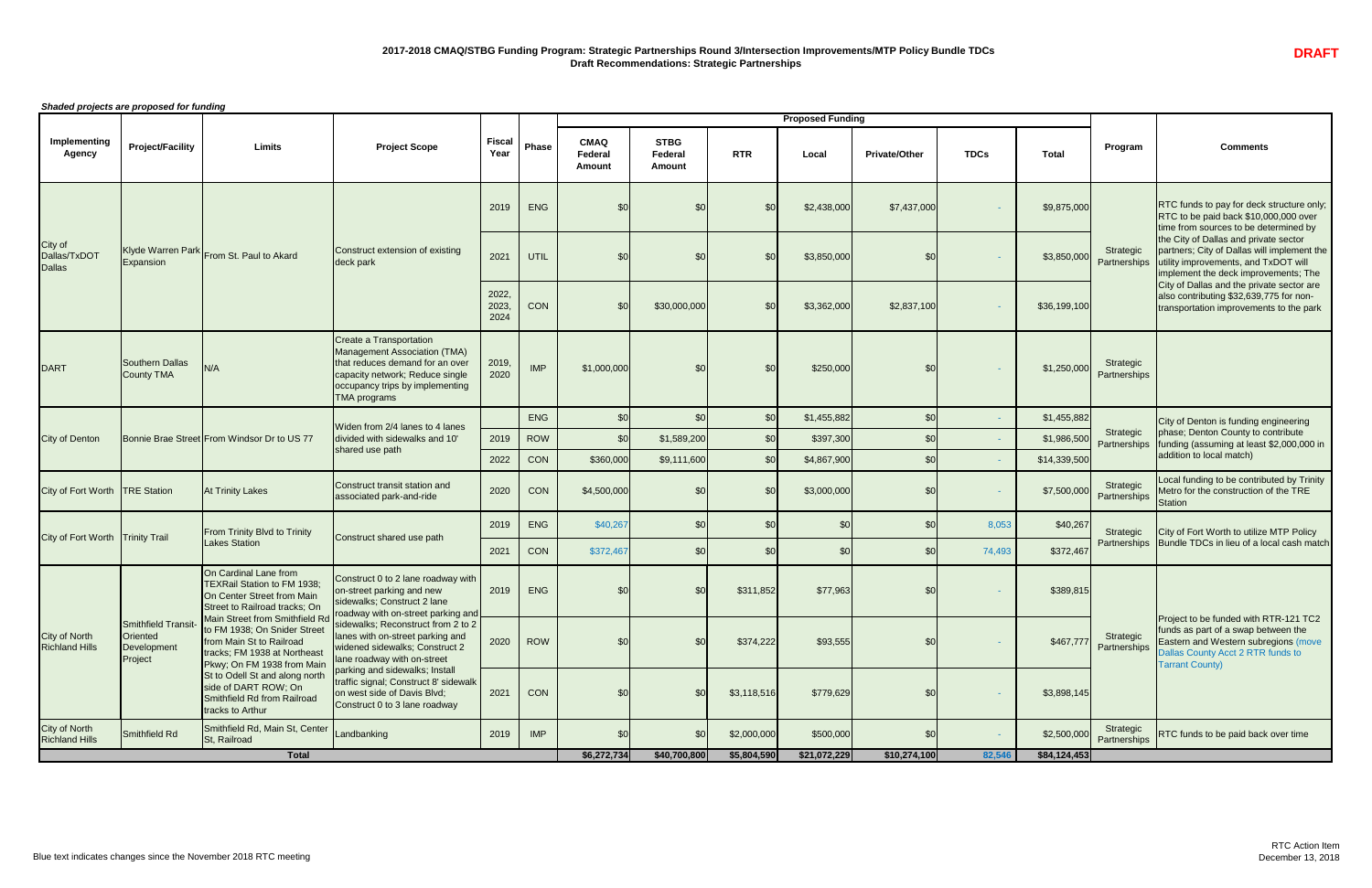### **2017-2018 CMAQ/STBG Funding Program: Strategic Partnerships Round 3/Intersection Improvements/MTP Policy Bundle TDCs Draft Recommendations: Strategic Partnerships**

|                               |                                                        |                                                |                                                                                   |                       |              |                                         |                                         |                 | <b>Proposed Funding</b> |                      |             |              |                     |                                                                        |
|-------------------------------|--------------------------------------------------------|------------------------------------------------|-----------------------------------------------------------------------------------|-----------------------|--------------|-----------------------------------------|-----------------------------------------|-----------------|-------------------------|----------------------|-------------|--------------|---------------------|------------------------------------------------------------------------|
| Implementing<br><b>Agency</b> | <b>Project/Facility</b>                                | <b>Limits</b>                                  | <b>Project Scope</b>                                                              | <b>Fiscal</b><br>Year | <b>Phase</b> | <b>CMAQ</b><br><b>Federal</b><br>Amount | <b>STBG</b><br><b>Federal</b><br>Amount | <b>RTR</b>      | Local                   | <b>Private/Other</b> | <b>TDCs</b> | <b>Total</b> | Program             | <b>Comments</b>                                                        |
| City of Arlington             | <b>General Motors</b><br><b>Freight Mover</b>          |                                                |                                                                                   |                       |              | \$0                                     |                                         |                 | \$0                     |                      | $$^{(1)}$   | N/A          |                     | Awaiting City of Arlington's feedback                                  |
| <b>City of Dallas</b>         | <b>SM Wright</b>                                       |                                                | Before and after air quality<br>monitoring study for SM Wright<br>Project         |                       | <b>IMP</b>   | \$0                                     | \$500,000                               | \$0             | \$0                     | 100,000              | \$500,000   | N/A          |                     | Not enough information available to<br>review the project at this time |
| City of Dallas                | Zaragosa<br><b>Elementary Safe</b><br>Routes to School |                                                | Implement recommendations from<br>the 2017 SRTS Plan for Zaragosa<br>Elementary   |                       | <b>CON</b>   | \$345,175                               | \$0                                     |                 | \$0                     | 69,035               | \$345,175   | N/A          | Bundle TDCs program | MTP Policy   Project may be funded through another                     |
|                               |                                                        |                                                | Reconstruct from 4 lanes                                                          |                       | <b>ENG</b>   | $\overline{30}$                         | \$0                                     | $\overline{30}$ | \$926,470               | \$0                  |             | \$926,470    | Strategic           |                                                                        |
| City of Denton                |                                                        |                                                | Bonnie Brae Street From US 380 to Windsor Drive undivided to 4 lanes divided with |                       | <b>ROW</b>   | \$0                                     | \$1,000,784                             | \$0             | \$250,196               |                      |             | \$1,250,980  | Partnerships        |                                                                        |
|                               |                                                        |                                                | sidewalks and 10' shared use path                                                 |                       | <b>CON</b>   | \$45,000                                | \$7,251,000                             | \$0             | \$1,824,000             | ـ ⊄∩                 |             | \$9,120,000  |                     |                                                                        |
|                               |                                                        |                                                | Reconstruct from 4 lanes                                                          |                       | <b>ENG</b>   | \$0                                     | $\overline{50}$                         | $\overline{30}$ | \$960,000               |                      |             | \$960,000    | Strategic           |                                                                        |
| City of Denton                |                                                        | Bonnie Brae Street From Scripture St to US 380 | undivided to 4 lanes divided with                                                 |                       | <b>ROW</b>   | \$0                                     | \$1,508,000                             | \$0             | \$0                     | ድ∩                   |             | \$1,508,000  | Partnerships        |                                                                        |
|                               |                                                        |                                                | sidewalks and 10' shared use path                                                 |                       | CON          | \$375,000                               | \$7,769,000                             | \$0             | \$2,036,000             | \$0                  |             | \$10,180,000 |                     |                                                                        |
|                               |                                                        |                                                | Construct 0 to 4 lane divided                                                     |                       | <b>ENG</b>   | \$254,118                               | \$0                                     | \$0             | \$63,529                | \$0                  |             | \$317,647    | Strategic           |                                                                        |
| City of Denton                |                                                        | Bonnie Brae Street From US 77 to US 288        | roadway with sidewalks and 10'                                                    |                       | <b>ROW</b>   | \$0                                     | \$329,280                               | \$0             | \$82,320                | \$0                  | $\sim$      | \$411,600    | Partnerships        |                                                                        |
|                               |                                                        |                                                | shared use path                                                                   |                       | <b>CON</b>   | \$2,507,840                             | \$0                                     | \$0             | \$626,960               | \$0                  |             | \$3,134,800  |                     |                                                                        |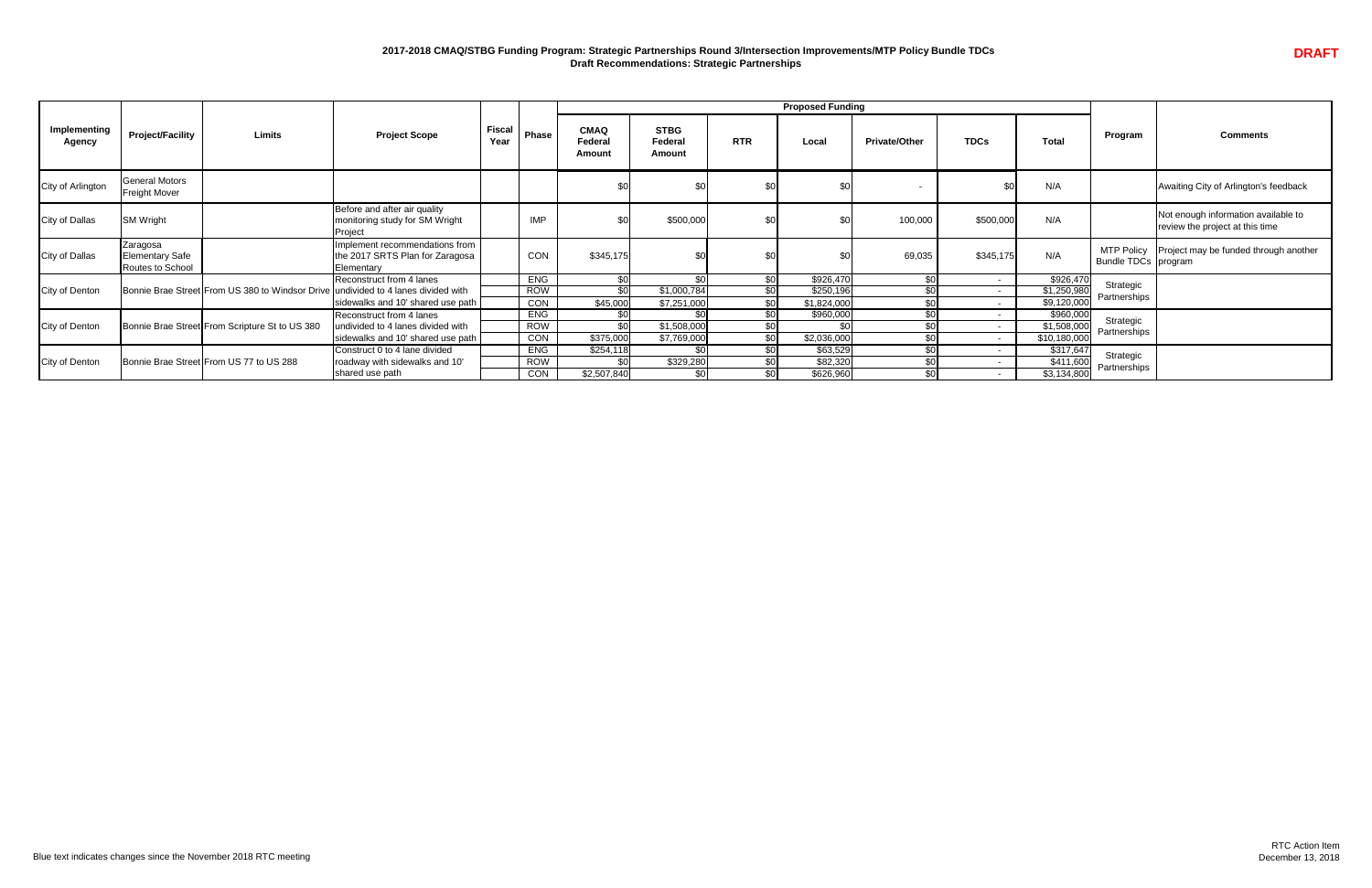## **2017-2018 CMAQ/STBG Funding Program: Strategic Partnerships Round 3/Intersection Improvements/MTP Policy Bundle TDCs Draft Recommendations: Intelligent Transportation System/Traffic Signal Projects**



*Shaded projects are proposed for funding*

Notes: Maximum of 100 points available

|                                      | $\frac{1}{2}$                          |                            |                                            |                       |            |                                                |          | <b>Proposed Funding</b> |              |                    |                    |                                                                                                                                                                                                                 |
|--------------------------------------|----------------------------------------|----------------------------|--------------------------------------------|-----------------------|------------|------------------------------------------------|----------|-------------------------|--------------|--------------------|--------------------|-----------------------------------------------------------------------------------------------------------------------------------------------------------------------------------------------------------------|
| <b>Implementing</b><br><b>Agency</b> | <b>Project/Facility</b>                | <b>Limits</b>              | <b>Project Scope</b>                       | <b>Fiscal</b><br>Year | Phase !    | <b>CMAQ</b><br><b>Federal</b><br><b>Amount</b> | Local    | <b>TDCs</b>             | <b>Total</b> | <b>Total Score</b> | Program            | <b>Comments</b>                                                                                                                                                                                                 |
| <b>City of Grapevine</b>             | Northwest Highway                      | From West SH 114 to SH     | Installation of ITS fiber                  | 2020                  | <b>ENG</b> | \$141,820                                      | \$0      | 28,364                  | \$141,820    | 60                 | <b>MTP Policy</b>  | City of Grapevine to utilize MTP<br>Policy Bundle TDCs in lieu of a                                                                                                                                             |
|                                      | and SH 26                              | 121                        | and ITS equipment                          | 2021                  | <b>CON</b> | \$1,078,180                                    | \$0      | 215,636                 | \$1,078,180  |                    | <b>Bundle TDCs</b> | local cash match                                                                                                                                                                                                |
|                                      |                                        | <b>Total</b>               |                                            |                       |            | \$1,220,000                                    | \$0      | 244,000                 | \$1,220,000  |                    |                    |                                                                                                                                                                                                                 |
| <b>City of Grapevine</b>             | Northwest Hwy and SH From Park Blvd to |                            | Signal and Pedestrian                      | 2020                  | <b>ENG</b> | \$863,940                                      | \$0      | 172,788                 | \$863,940    | N/A                | <b>MTP Policy</b>  | Project not recommended for<br>funding; Signals proposed for                                                                                                                                                    |
|                                      | 26                                     | <b>Grapevine Mills Trl</b> | <b>Modifications</b>                       | 2021                  | CON        | \$6,626,060                                    | \$0      | 325,212                 | \$6,626,060  |                    | <b>Bundle TDCs</b> | reconstruction are still functional                                                                                                                                                                             |
| <b>City of Grapevine</b>             | Southlake Blvd                         | From E. State Hwy 114 to   | Detection Upgrade                          | 2020                  | <b>ENG</b> | \$7,760                                        | \$0      | 1,552                   | \$7,760      | N/A                | <b>MTP Policy</b>  | Project not recommended for<br>funding; Project includes locations<br>that have an Adaptive system with                                                                                                         |
|                                      |                                        | W. State Hwy 114           |                                            | 2021                  | CON        | \$62,300                                       | \$0      | 12,460                  | \$62,300     |                    | <b>Bundle TDCs</b> | a 15-year lifespan that was<br>installed in 2012                                                                                                                                                                |
| City of Cedar Hill                   | <b>TS/Signal Monitoring</b><br>Program |                            | Implement ITS/Signal<br>Monitoring program |                       | <b>IMP</b> | \$860,000                                      | \$90,000 | 100,000                 | \$950,000    | N/A                | <b>MTP Policy</b>  | Not enough information provided<br>to review project at this time; ITS<br>Master Plan set to be completed<br>Bundle TDCs Spring 2019; Project can be re-<br>submitted for consideration at that<br><b>Itime</b> |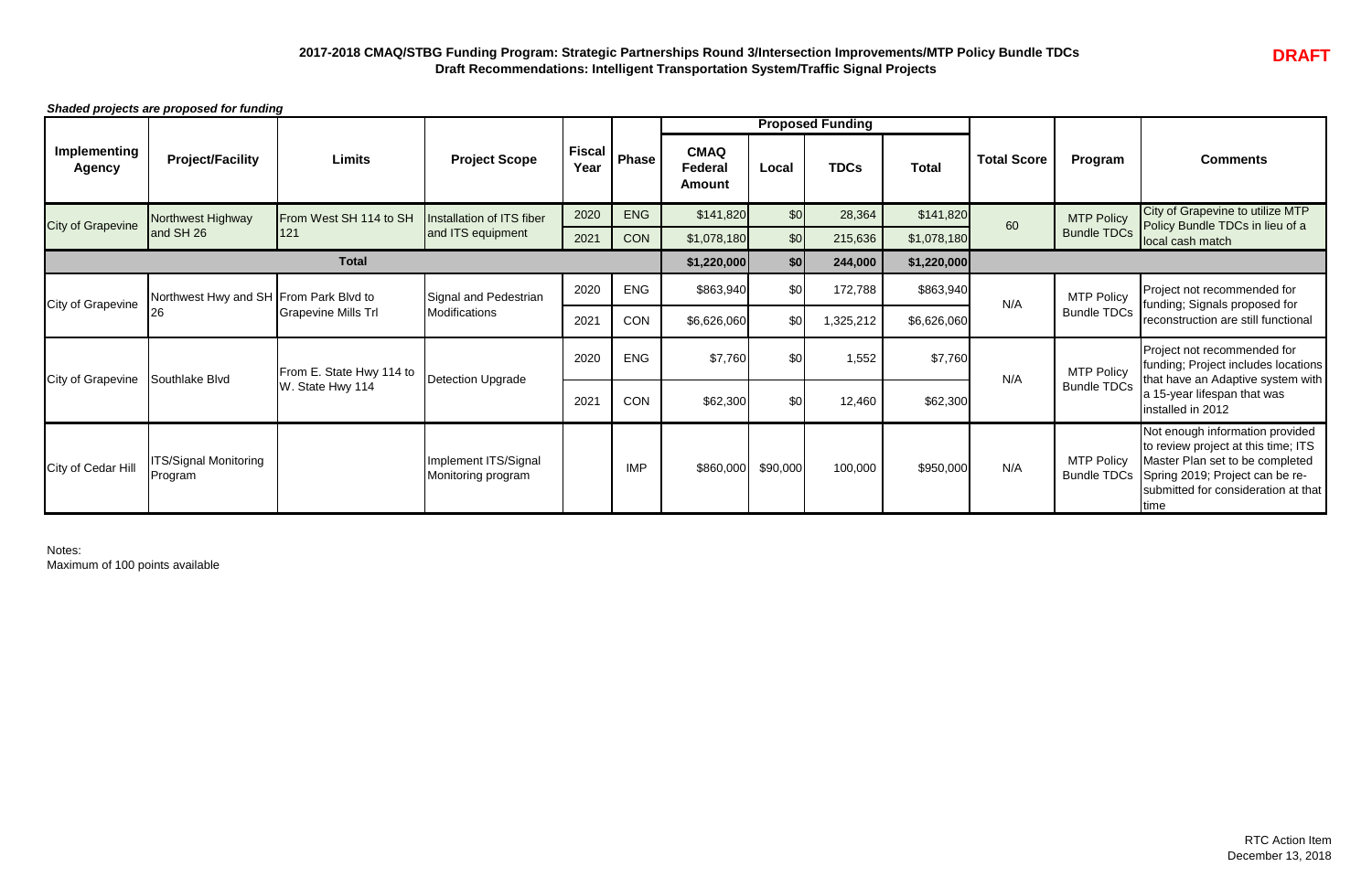#### **2017-2018 CMAQ/STBG Funding Program: Strategic Partnerships Round 3/Intersection Improvements/MTP Policy Bundle TDCs Draft Recommendations: Roadway Projects**

| Safety (# of crashes<br>from 2013-2017) | Air Quality Benefits (NOx)<br>reduction in lbs/day) | <b>Level of Service</b> | <b>Are Additional Lanes</b><br>Warranted? | <b>Eligible for Federal</b><br><b>Funds (Major Collector</b><br>or higher on FFCS)? |
|-----------------------------------------|-----------------------------------------------------|-------------------------|-------------------------------------------|-------------------------------------------------------------------------------------|
| $\geq 101 = 20$                         | $\geq 40,000 = 30$                                  | $F = 30$                | $Yes = 10$                                | $Yes = 10$                                                                          |
| $51-100=15$                             | $30,000-39,999 = 25$                                | $DE = 20$               | $No = 0$                                  | $No = 0$                                                                            |
| $1-50=10$                               | $20,000-29,999 = 20$                                | $ABC = 10$              |                                           |                                                                                     |
|                                         | $10,000-19,999 = 15$                                |                         |                                           |                                                                                     |
|                                         | $\leq 9,999 = 10$                                   |                         |                                           |                                                                                     |

Notes:

Projects may receive a maximum possible score of 100.

FFCS = Federal Functional Classification System

NOx = Nitrogen Oxides

Source of crash data: Texas Department of Transportation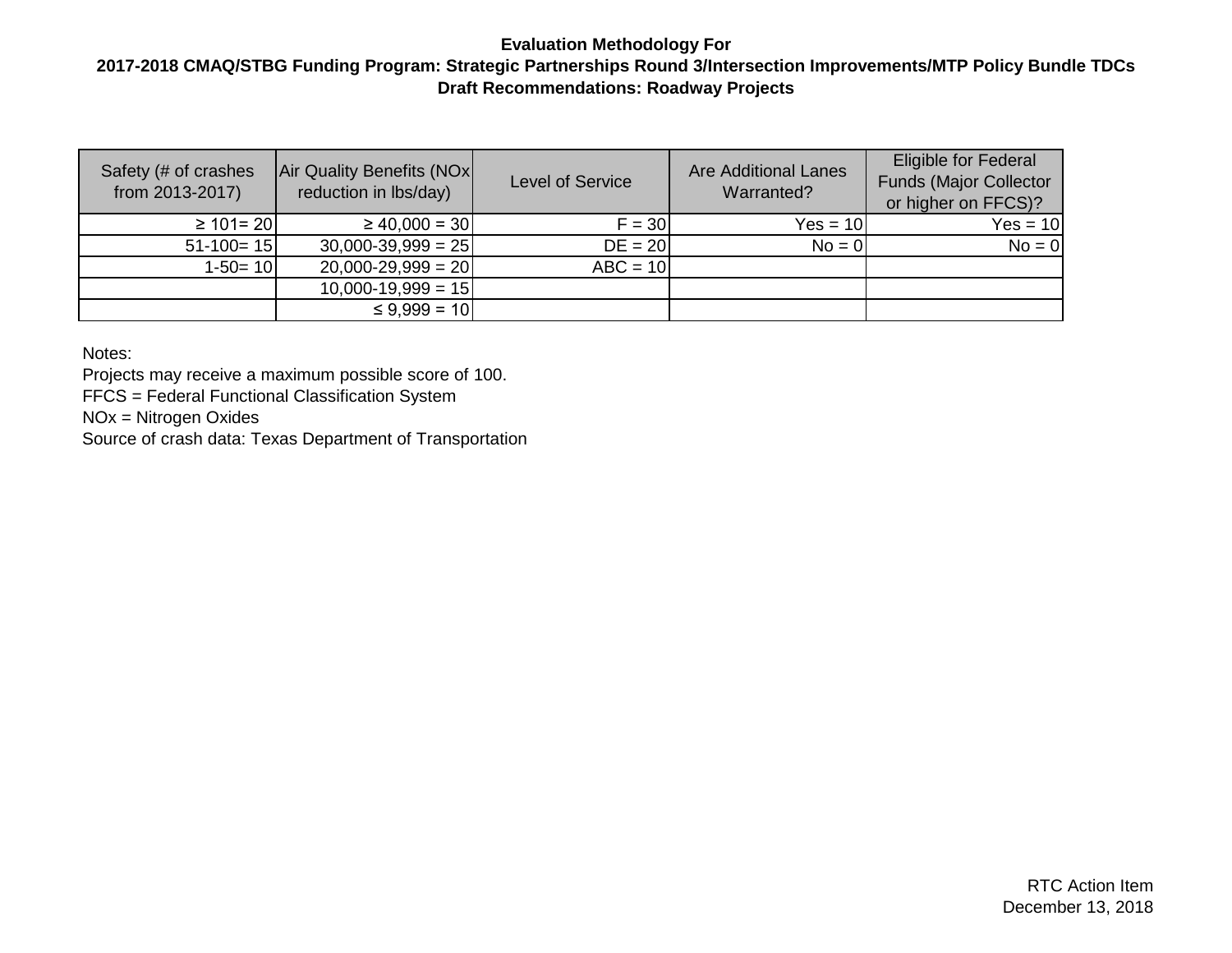#### **2017-2018 CMAQ/STBG Funding Program: Strategic Partnerships Round 3/Intersection Improvements/MTP Policy Bundle TDCs Draft Recommendations: Intersection Projects**

| Safety (# of crashes from<br>2013-2017) | Air Quality Benefits (NOx<br>reduction in lbs/day) | <b>Cost Effectiveness</b><br>(Cost/lb of NO <sub>x</sub> reduced<br>over project life) | <b>Traffic Volumes</b> | <b>Level of Service</b> |  |
|-----------------------------------------|----------------------------------------------------|----------------------------------------------------------------------------------------|------------------------|-------------------------|--|
| $\geq 45 = 15$                          | $> 2$ lbs/day = 15                                 | $\leq$ \$999 = 20                                                                      | $\geq 40,000 = 25$     | $F = 25$                |  |
| $21 - 44 = 10$                          | 1.01-2 $\text{lbs/day} = 10$                       | $$1,000 - $4,999 = 15$                                                                 | $30,000-39,999 = 20$   | $DE = 20$               |  |
| $1-20 = 5$                              | $0.01 - 1.0$ lbs/day = 5                           | $\geq$ \$5,000 = 10                                                                    | $20,000-29,999 = 15$   | $ABC = 15$              |  |
|                                         |                                                    |                                                                                        | $10,000-19,999 = 10$   |                         |  |
|                                         |                                                    |                                                                                        | $\leq 9.999 = 5$       |                         |  |

Notes:

Projects may receive a maximum possible score of 100. NOx = Nitrogen Oxides Source of crash data: Texas Department of Transportation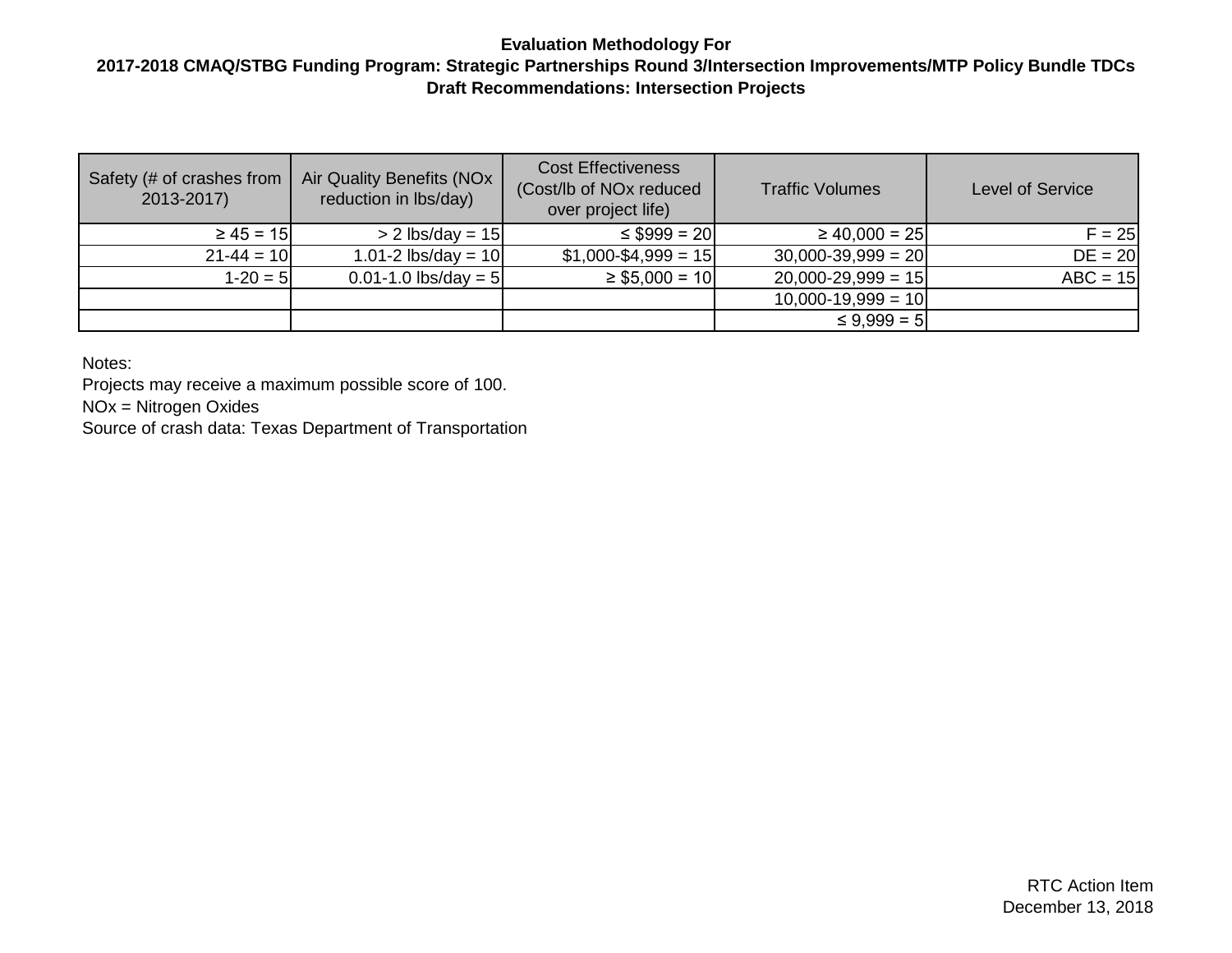#### **2017-2018 CMAQ/STBG Funding Program: Strategic Partnerships Round 3/Intersection Improvements/MTP Policy Bundle TDCs Draft Recommendations: Bicycle/Pedestrian Projects**

| Does the<br>Project<br>Provide a<br>Safety<br>Benefit? | Implementation of the MTP/Regional<br>Veloweb | <b>Cost Effectiveness</b><br>(Cost/lb of NO <sub>x</sub><br>reduced over project<br>life) | <b>User Forecasts</b> | Does the Project<br>Provide or<br>Improve Access<br>to Transit? | <b>Air Quality Benefits</b><br>(NO <sub>x</sub> reduction in<br>lbs/day) |
|--------------------------------------------------------|-----------------------------------------------|-------------------------------------------------------------------------------------------|-----------------------|-----------------------------------------------------------------|--------------------------------------------------------------------------|
| $Yes = 10$                                             | Regional Veloweb Connection = $20$            | $\leq$ \$50 = 20                                                                          | $\geq 10,000 = 20$    | $Yes = 15$                                                      | $> 10$ lbs/day = 15                                                      |
| $No = 0$                                               | Implements MTP Policies/Programs = $10$       | $$51-\$100=15$                                                                            | $5,001-9,999 = 15$    | $No = 0$                                                        | 5.01-9.99 lbs/day = $10$                                                 |
|                                                        |                                               | $\geq$ \$100 = 10                                                                         | $\leq 5,000 = 10$     |                                                                 | $0.01 - 5.00$ lbs/day = 5                                                |

Notes:

Projects may receive a maximum possible score of 100.

MTP = Metropolitan Transportation Plan

NOx = Nitrogen Oxides